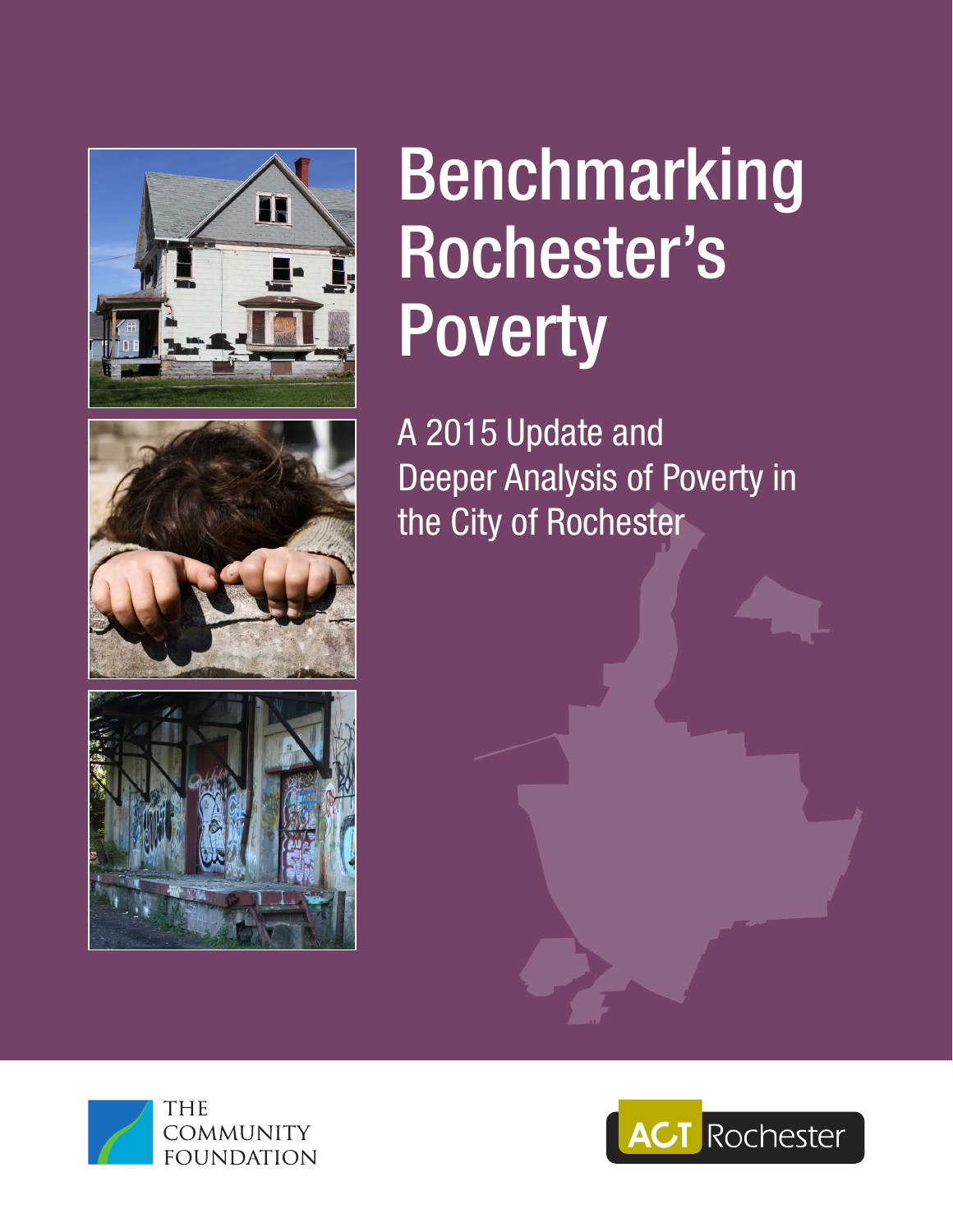## Benchmarking Rochester's Poverty

### A 2015 Update and Deeper Analysis of Poverty in the City of Rochester

Edward J. Doherty *Principal Author and Researcher*

Rochester Area Community Foundation and ACT Rochester 500 East Avenue Rochester, NY 14607 585.271.4100 *[www.racf.org](http://www.racf.org/)* and *[www.ACTRochester.org](http://www.actrochester.org/)*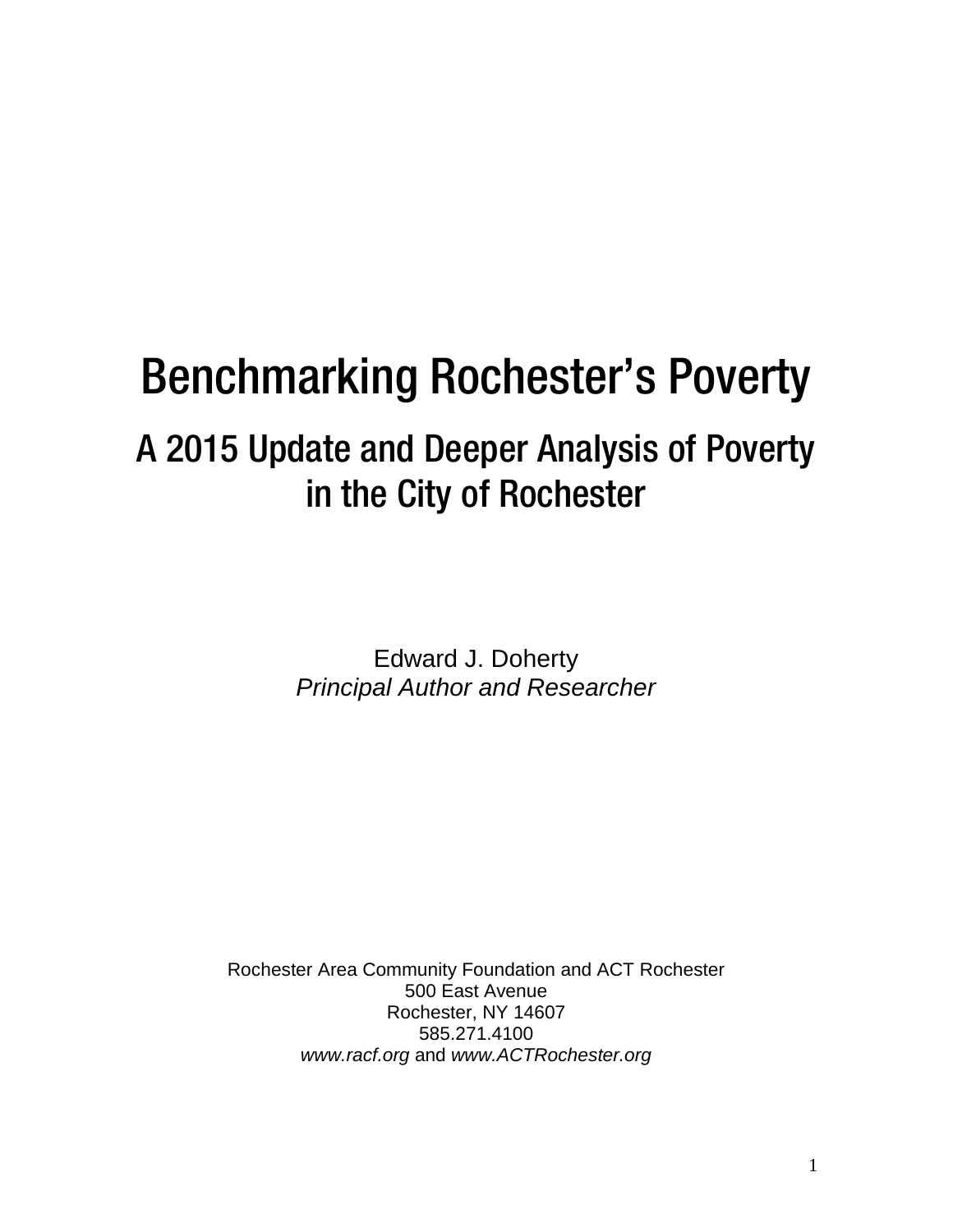Poverty and the concentration of poverty are separate but related threats to our community. Poverty damages the lives of tens of thousands of Rochester's children and adults. Our extreme concentration of poverty threatens to undermine virtually all efforts to build a more equitable and viable metropolitan area.

*Poverty and the Concentration of Poverty in the Nine-County Greater Rochester Area*, released by ACT Rochester and Rochester Area Community Foundation in December 2013, detailed the data and outlined the effects of our area's poverty<sup>1</sup>. This paper updates key data elements from that 50-page report and provides a deeper analysis of the realities of poverty in the City of Rochester.

1. Update

The 2013 report documented the presence of more than 160,000 poor people in our ninecounty region. With a regional poverty rate<sup>2</sup> of 13%, our area closely reflects the nation as a whole. It is in the concentration of poverty that our area was found to be exceptional. This extraordinary concentration of the region's poor results in extremely high poverty data for the City of Rochester.

Several noteworthy updates since that report's release, based on the latest data provided by the U.S. Census Bureau<sup>3</sup>, include:

- The City of Rochester's **poverty rate has increased** from 31% to nearly 33% (32.9%).
- The City of Rochester's childhood poverty rate has increased from 46% to more than 50% and its **childhood poverty rate now ranks No. 1** among cities in comparably sized metro areas. It is the only city of comparable size in the nation where more than half the children live in poverty.
- Rochester now has the **highest rate of extreme poverty** of any comparably sized city in the United States. Extreme poverty is defined as below 50% of the poverty level (Table 1).
- Rochester has retained its rankings as the **5th poorest principal city**<sup>6</sup> among the nation's top 75 metro areas, and the **2nd poorest** among cities in comparably sized metro areas (Tables 2 and 3, next page).

|                                 | <b>Table 1: Extreme Poverty Rate</b><br>Among Cities of Rochester's Size <sup>4</sup> |                                 |  |  |
|---------------------------------|---------------------------------------------------------------------------------------|---------------------------------|--|--|
| Rank                            | City                                                                                  | <b>Extreme</b><br>Poverty Rate* |  |  |
| 1                               | Rochester                                                                             | <b>16.2%</b>                    |  |  |
| $\overline{2}$                  | Hartford                                                                              | 16.0%                           |  |  |
| $\overline{3}$                  | <b>Buffalo</b>                                                                        | 15.1%                           |  |  |
| $\overline{4}$                  | Richmond                                                                              | 13.9%                           |  |  |
| 5                               | Birmingham                                                                            | 13.7%                           |  |  |
| $\overline{6}$                  | <b>New Orleans</b>                                                                    | 13.6%                           |  |  |
| $\overline{7}$                  | Fresno                                                                                | 13.2%                           |  |  |
| 8                               | <b>Grand Rapids</b>                                                                   | 11.9%                           |  |  |
| 9                               | Tucson                                                                                | 11.8%                           |  |  |
| 10                              | <b>Bridgeport</b>                                                                     | 10.9%                           |  |  |
| Mid-point of range <sup>5</sup> |                                                                                       | 10.2%                           |  |  |
| 11                              | Tulsa                                                                                 | 9.4%                            |  |  |
| 12                              | <b>Salt Lake City</b>                                                                 | 9.0%                            |  |  |
| 13                              | Worcester                                                                             | 8.8%                            |  |  |
| 14                              | Albuquerque                                                                           | 8.2%                            |  |  |
| 15                              | Louisville                                                                            | 8.2%                            |  |  |
| 16                              | Oklahoma City                                                                         | 7.8%                            |  |  |
| 17                              | Raleigh                                                                               | 7.7%                            |  |  |
| 18                              | Honolulu                                                                              | 6.0%                            |  |  |
|                                 |                                                                                       |                                 |  |  |

\*Percent of total population below half the federal poverty level

Source: U.S. Census, American Community Survey for 2009-13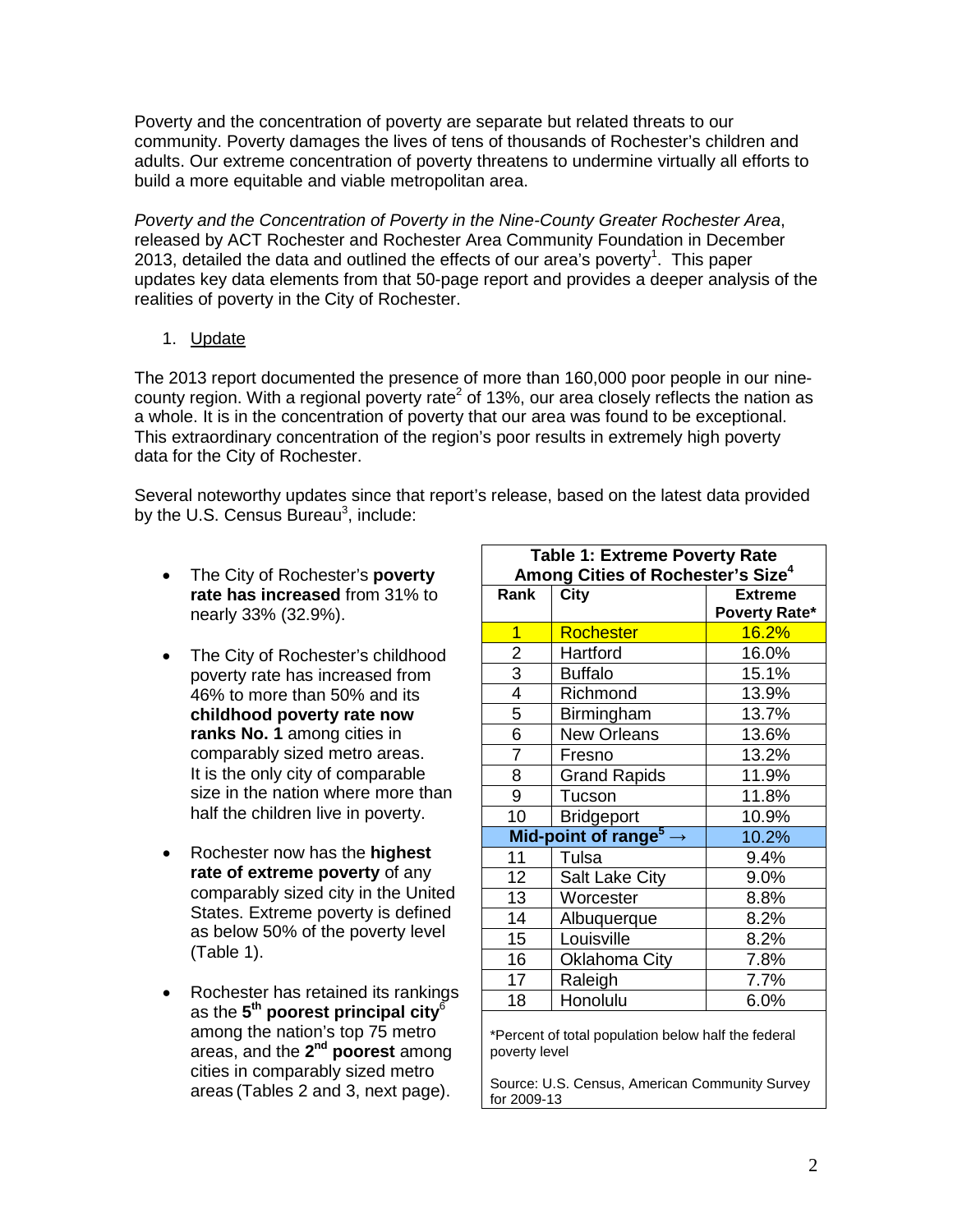| Table 2: The 10 Poorest Cities in the United States<br>Among the Top 75 Metro Areas |                  |                     |  |  |
|-------------------------------------------------------------------------------------|------------------|---------------------|--|--|
| Rank                                                                                | <b>City</b>      | <b>Poverty Rate</b> |  |  |
|                                                                                     |                  |                     |  |  |
| 1                                                                                   | Detroit          | 39.3%               |  |  |
| $\overline{2}$                                                                      | Cleveland        | 35.4%               |  |  |
| 3                                                                                   | Dayton           | 34.7%               |  |  |
| 4                                                                                   | Hartford         | 33.6%               |  |  |
| 5                                                                                   | <b>Rochester</b> | 32.9%               |  |  |
| 6                                                                                   | <b>Buffalo</b>   | 30.7%               |  |  |
| 7                                                                                   | Cincinnati       | 30.4%               |  |  |
| 8                                                                                   | Birmingham       | 30.2%               |  |  |
| 9                                                                                   | Miami            | 29.9%               |  |  |
| 10                                                                                  | Milwaukee        | 29.1%               |  |  |
| Source: U.S. Census, American Community Survey for 2009-13                          |                  |                     |  |  |

|                                                                      | <b>Table 3: Poverty Rate Among</b><br>Cities of Rochester's Size <sup>4</sup> |                     |  |  |  |
|----------------------------------------------------------------------|-------------------------------------------------------------------------------|---------------------|--|--|--|
| Rank                                                                 | City                                                                          | <b>Poverty Rate</b> |  |  |  |
|                                                                      |                                                                               |                     |  |  |  |
| 1                                                                    | Hartford                                                                      | 33.6%               |  |  |  |
|                                                                      | Rochester                                                                     | 32.9%               |  |  |  |
| $\frac{2}{3}$                                                        | <b>Buffalo</b>                                                                | 30.7%               |  |  |  |
| $\overline{4}$                                                       | Birmingham                                                                    | 30.2%               |  |  |  |
| 5                                                                    | Fresno                                                                        | 28.9%               |  |  |  |
| $\overline{6}$                                                       | <b>New Orleans</b>                                                            | 27.3%               |  |  |  |
| $\overline{7}$                                                       | <b>Grand Rapids</b>                                                           | 26.8%               |  |  |  |
| 8                                                                    | Richmond                                                                      | 25.6%               |  |  |  |
| 9                                                                    | Tucson                                                                        | 25.2%               |  |  |  |
| 10                                                                   | <b>Bridgeport</b>                                                             | 23.3%               |  |  |  |
|                                                                      | Mid-point of range <sup>5</sup>                                               | 22.9%               |  |  |  |
| 11                                                                   | Worcester                                                                     | 21.4%               |  |  |  |
| 12                                                                   | Tulsa                                                                         | 20.1%               |  |  |  |
| 13                                                                   | Salt Lake City                                                                | 19.9%               |  |  |  |
| 14                                                                   | Louisville                                                                    | 18.4%               |  |  |  |
| 15                                                                   | <b>Oklahoma City</b>                                                          | 18.2%               |  |  |  |
| 16                                                                   | Albuquerque                                                                   | 17.9%               |  |  |  |
| 17                                                                   | Raleigh                                                                       | 16.2%               |  |  |  |
| 18                                                                   | Honolulu                                                                      | 12.1%               |  |  |  |
| *Percent of total population below half the<br>federal poverty level |                                                                               |                     |  |  |  |

Source: U.S. Census, American Community Survey for 2009-13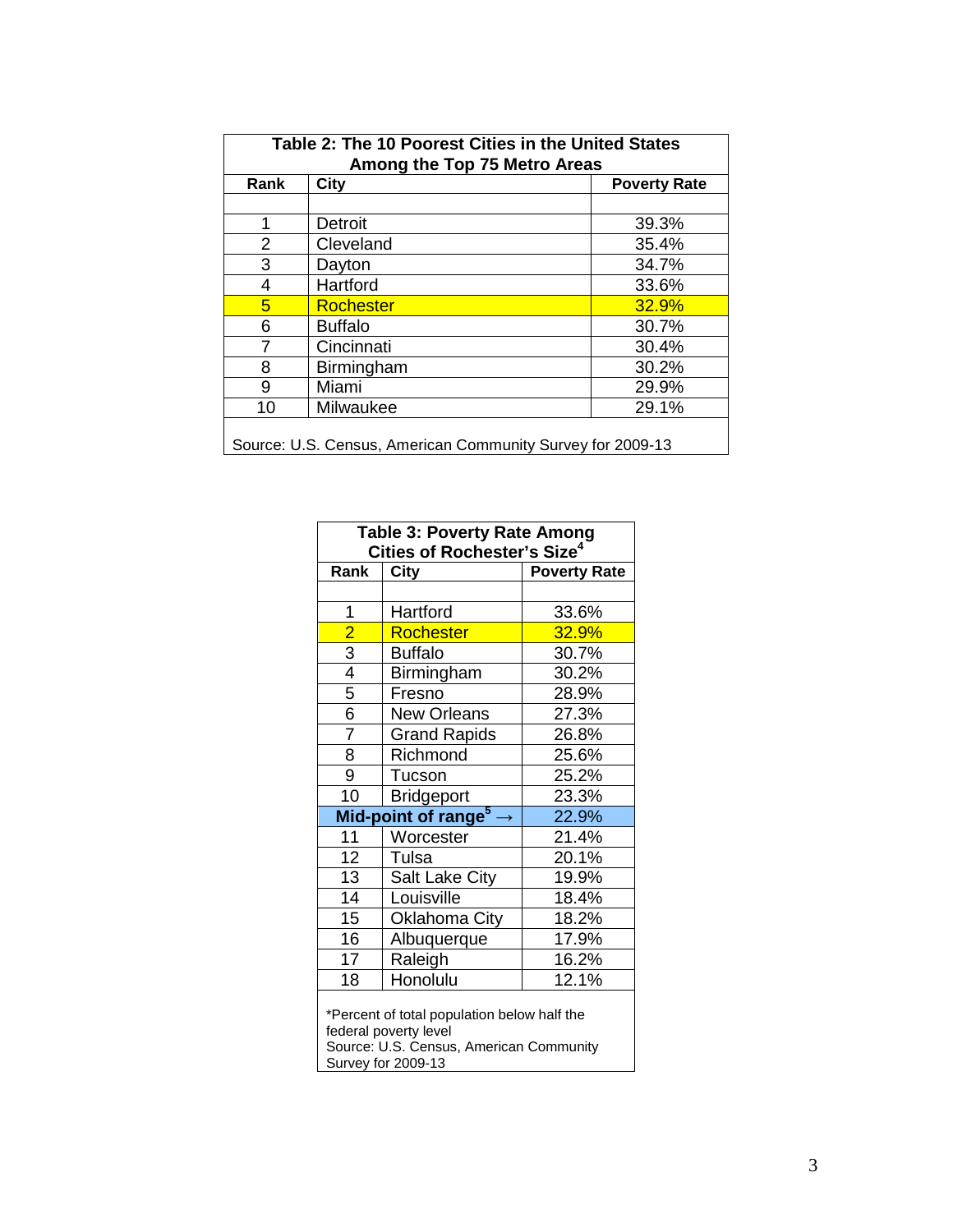#### 2. Rochester's Poverty – A Deeper Look

This report attempts to use the latest and best data to further illuminate the conditions of poverty in Rochester. The U.S. Census Bureau's American Community Survey is an ongoing survey with analysis of a wide range of demographic data. This data is aggregated into one-, three-, and five-year reports. The five-year report<sup>7</sup> is considered by the Census Bureau to be the most accurate. The one for 2009-13, released in December 2014, is the basis for this report.

Any effort to develop a truly deep understanding of poverty in our community must go well beyond the data. It would be appropriate to seek directly the knowledge of poor people in understanding the complex causes and effects of poverty, and potential solutions. Such an undertaking would help advance public knowledge from awareness to understanding.

The U.S. Census Bureau's latest data sets the number of poor people in the City of Rochester at 66,312<sup>8</sup>. The following analysis seeks to put Rochester's poverty into a comparative context with cities its size. The characterizations that follow are based on Census data for Rochester and comparably sized cities<sup>9</sup>.

These comparably sized "benchmark" cities are the principal cities in all metro areas that have populations within 200,000-person (plus or minus) range of the Rochester metropolitan area. The 18 cities, including Rochester, vary in other characteristics. Some are cities that have metropolitan-type government structures (Louisville, Honolulu) and some have very large city borders (Tucson, Oklahoma City). These variations may well contribute to the demographic variations documented in this paper.

The primary technique used in this update is ranking these benchmark cities on a comparative scale. The major findings of these comparisons are described in the following sub-sections. Detailed results of these rankings are contained in a series of charts in Appendix A.

#### *A. Rochester's poor are young.*

As noted earlier, more than 50% of Rochester's children are poor, revealing the harsh truth that Rochester is the poorest U.S. city of its size for children (Chart B). In fact, only three cities in the top 75 metro areas (of all sizes) have a higher childhood poverty rate (Detroit, Cleveland, and Dayton).

Rochester's poverty rate for adults is 28.9%, placing it second among the comparably sized cities (Chart C), while the 15.4% poverty rate for seniors ranks fifth (Chart D).

There are more than 25,000 children (under age 18) living in poverty in Rochester (Table 4, next page). However, this reality needs context. Since there are a significant number of poor in the youngest adult age cohort (18 to 24), the combined child/young adult group consists of more than 31,000 poor people, nearly as many poor as the remaining adult group (32,146).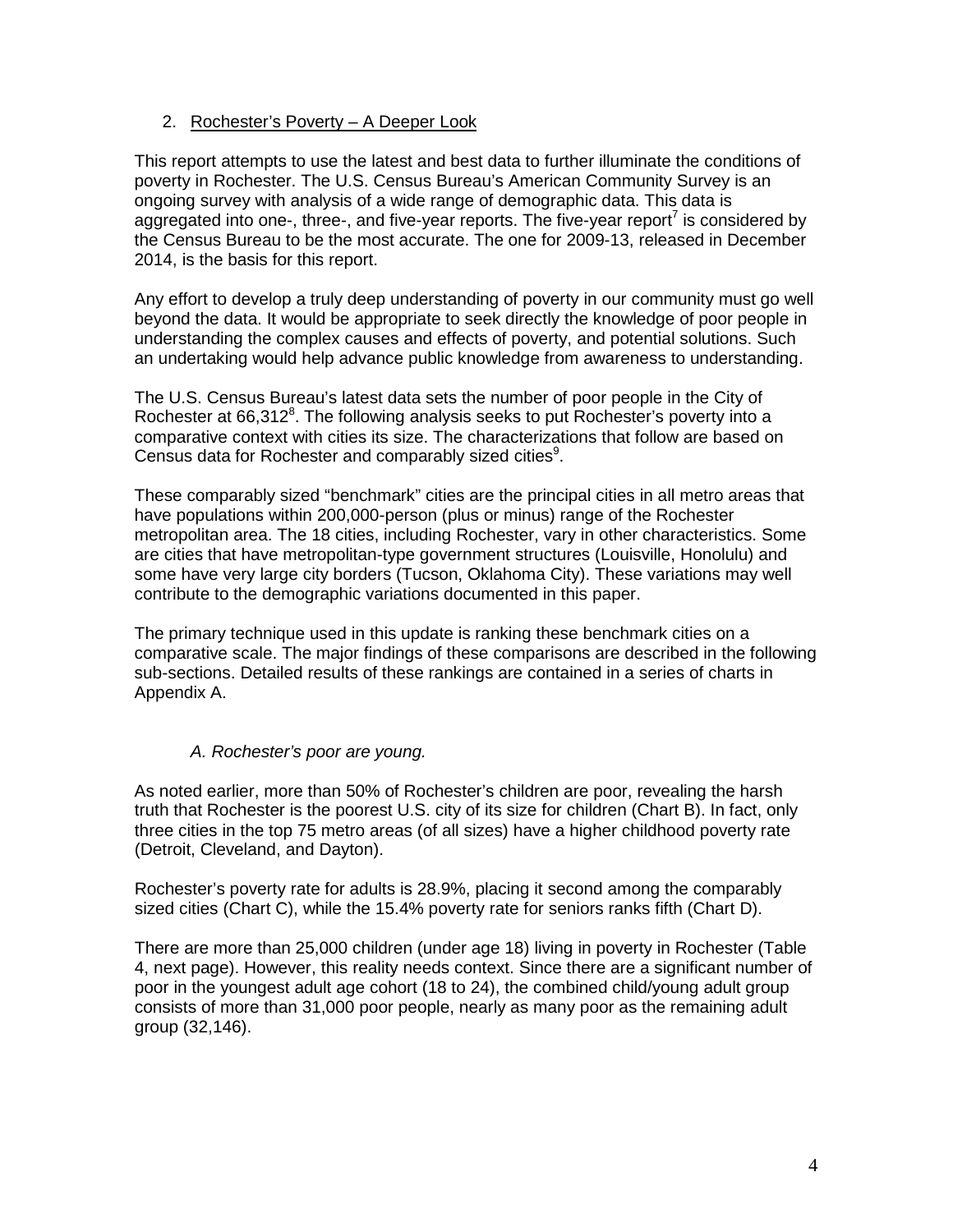| Table 4: Number of Poor People by Age                      |                    |                          |                    |                                           |                |                    |                          |                    |
|------------------------------------------------------------|--------------------|--------------------------|--------------------|-------------------------------------------|----------------|--------------------|--------------------------|--------------------|
| "Standard Classification"                                  |                    |                          |                    | <b>Children and Young Adults Combined</b> |                |                    |                          |                    |
| Group                                                      | Ages               | <b>Number</b><br>of Poor | $%$ of all<br>poor |                                           | Group          | Ages               | <b>Number</b><br>of Poor | $%$ of all<br>poor |
| Children                                                   | Under 18           | 25,061                   | 37.8%              |                                           | Youth          | Under 25           | 31,290                   | 47.2%              |
| Adults                                                     | 18 to 64           | 38,375                   | 57.9%              |                                           | Adult          | 25 to 64           | 32,146                   | 48.5%              |
| <b>Seniors</b>                                             | Over <sub>64</sub> | 2,876                    | 4.3%               |                                           | <b>Seniors</b> | Over <sub>64</sub> | 2.876                    | 4.3%               |
| Total                                                      | All                | 66.312                   | 100.0%             |                                           | Total          | Αll                | 66,312                   | 100.0%             |
| Source: U.S. Census, American Community Survey for 2009-13 |                    |                          |                    |                                           |                |                    |                          |                    |

#### *B. Rochester's women struggle with poverty, especially female-headed families.*

The poverty rate for Rochester's women (34.9 %) exceeds that of men (30.7%) and the overall population (32.9%). Consistent with its No. 2 overall poverty ranking, the rankings for both women and men are second among comparably sized cities (Charts E and F). For female-headed families, Rochester ranks No. 2 in the percentage of in poverty, both those with and without children (Charts G and H). However, the poverty rate of these families ranks No. 1 among the comparably sized cities (Charts I and J).

#### *C. Rochester has an extraordinary concentration of people in extreme poverty.*

Rochester ranks No. 1 in the percent of people living below half the federal poverty level; and this percentage is more than five points higher than the mid-point of comparably sized cities (Chart K).

#### *D. Race and ethnicity matter, but most groups are poor in Rochester.*

Poverty rates are high for all racial groups (Whites, African Americans, Asians, and Hispanics) in the City of Rochester. Rates range from 23% for Whites to 50% for those identifying themselves as being of two or more races. Poverty rates are very high for African Americans (nearly 40%) and Hispanics (over 44%). As shown in Table 5 (next page), African Americans now constitute slightly more than half the poor population of the City of Rochester.

The poverty rates for African Americans and Whites both rank third among comparably sized cities (Charts L and N), while Rochester's Hispanic poverty rate is ranked second (Chart M). Rochesterians who identify themselves as being of two or more races have a poverty rate of 50% (Chart P), which ranks first. In Rochester, there are approximately 4,156 people identifying themselves as two or more races (6.3% of all poor people in Rochester).

Asians in Rochester have a poverty rate of 29.5%, which ranks fourth highest among the comparable cities (Chart O).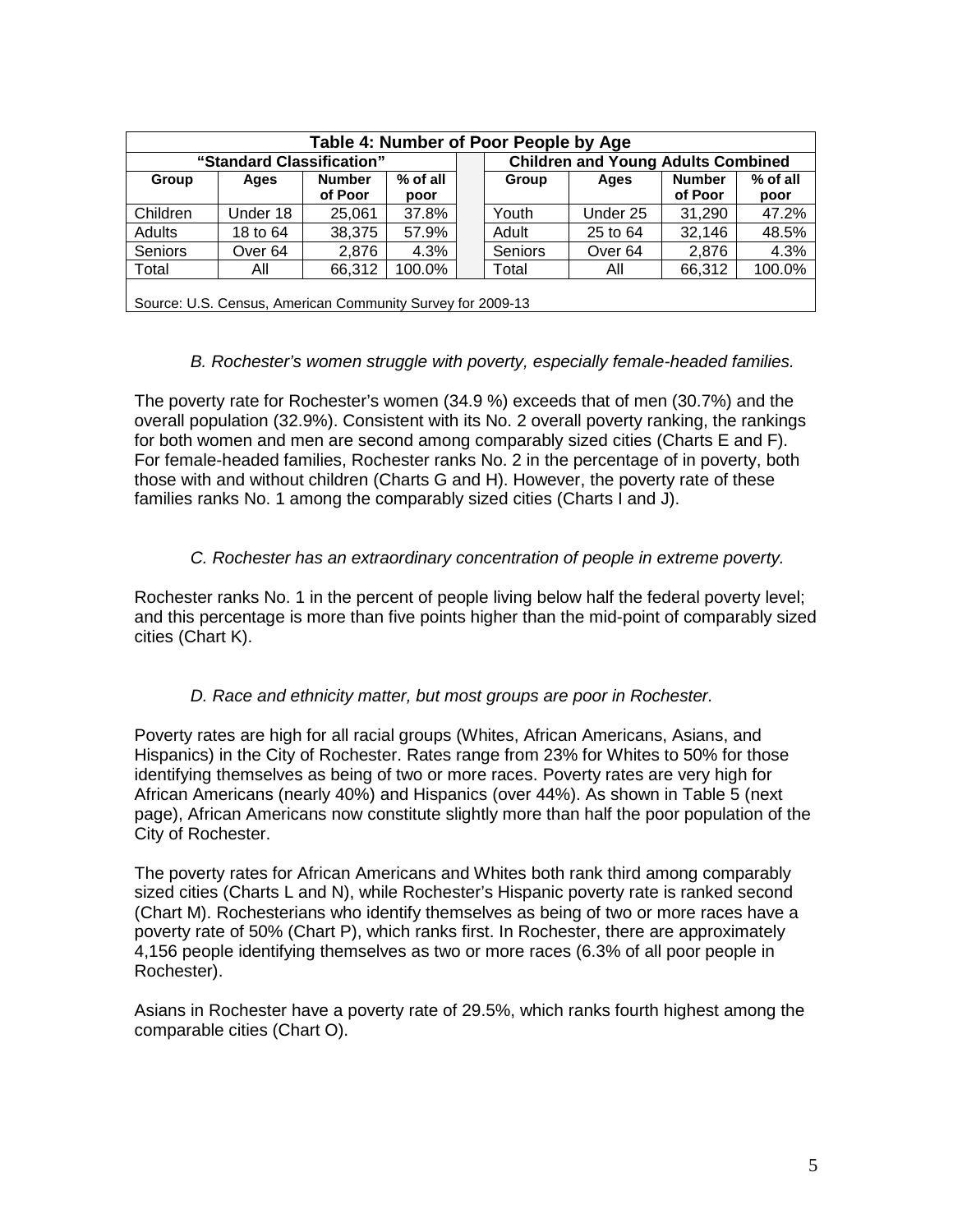| Table 5: Poverty Rates and Number of Poor People           |                              |                                  |                        |  |  |  |  |
|------------------------------------------------------------|------------------------------|----------------------------------|------------------------|--|--|--|--|
| by Racial and Ethnic Groups                                |                              |                                  |                        |  |  |  |  |
| <b>Racial or Ethnic Group</b>                              | <b>Number of Poor People</b> | Percentage of<br>all Poor People | <b>Poverty</b><br>Rate |  |  |  |  |
|                                                            |                              |                                  |                        |  |  |  |  |
| White                                                      | 20,477                       | 30.9%                            | 23.0%                  |  |  |  |  |
| <b>Black or African American</b>                           | 33.792                       | 50.9%                            | 39.8%                  |  |  |  |  |
| American Indian or                                         |                              |                                  |                        |  |  |  |  |
| Native Alaskan                                             | 450                          | $.7\%$                           | 35.1%                  |  |  |  |  |
| Asian                                                      | 1.804                        | 2.7%                             | 29.5%                  |  |  |  |  |
| Native Hawaiian or                                         |                              |                                  |                        |  |  |  |  |
| <b>Other Pacific Islander</b>                              | 10                           | $+ +$                            | 15.2%                  |  |  |  |  |
| Some Other Race                                            | 5,623                        | 8.5%                             | 47.5%                  |  |  |  |  |
| Two or More Races                                          | 4,156                        | 6.3%                             | 50.0%                  |  |  |  |  |
| Total                                                      | 66,312                       | 100.0%                           | 32.9%                  |  |  |  |  |
|                                                            |                              |                                  |                        |  |  |  |  |
| 44.1%<br>15,199<br>23.1%<br>Hispanic or Latino*            |                              |                                  |                        |  |  |  |  |
| **Less than .01%<br>*Hispanics of any race                 |                              |                                  |                        |  |  |  |  |
| Source: U.S. Census, American Community Survey for 2009-13 |                              |                                  |                        |  |  |  |  |

#### *E. Education matters*

Not surprisingly, poverty rates in the City of Rochester go down as educational attainment goes up. Those with less than a high school diploma have a poverty rate of 44.0% as compared to those with a diploma and no college (25.7%), those with some college (23.0%), and those with bachelor's or advanced degrees (9.7%).

Compared with cities our size, Rochester has the highest poverty rate for those with less than a high school diploma (Chart Q). Interestingly, Rochester has the second-highest poverty rate for those with bachelor's or advanced college degrees (Chart R). This may be a reflection of the precipitous decline in higher salary jobs in the Rochester market.

#### *F. Poverty and disability*

There are 34,471 people in the City of Rochester with at least one disability. The Census survey does not provide information about the depth of disability or whether the disability prevents individuals from working. However, it does provide poverty rate information, indicating that Rochester's poverty rate for people with some disability is 42.1% — 9.2 percentage points higher than the general population. It is clear that disability status plays some role in the overall poverty situation. In fact, poor people with some form of disability account for 22% of all poor within the City of Rochester.

Comparing Rochester to other cities its size provides data that portray the greater Rochester community as having disproportionately high concentration of poor people with disabilities in the city. Rochester ranks second in the percent of total population with some form of disability, only one-tenth of a percentage point behind Buffalo (Chart S). Rochester also ranks second (to Hartford) in the poverty rate for those with some form of disability (Chart T). These two high rankings combine to result in Rochester's No. 1 ranking among cities its size for the percentage of the total population in poverty and with some form of disability (Chart U).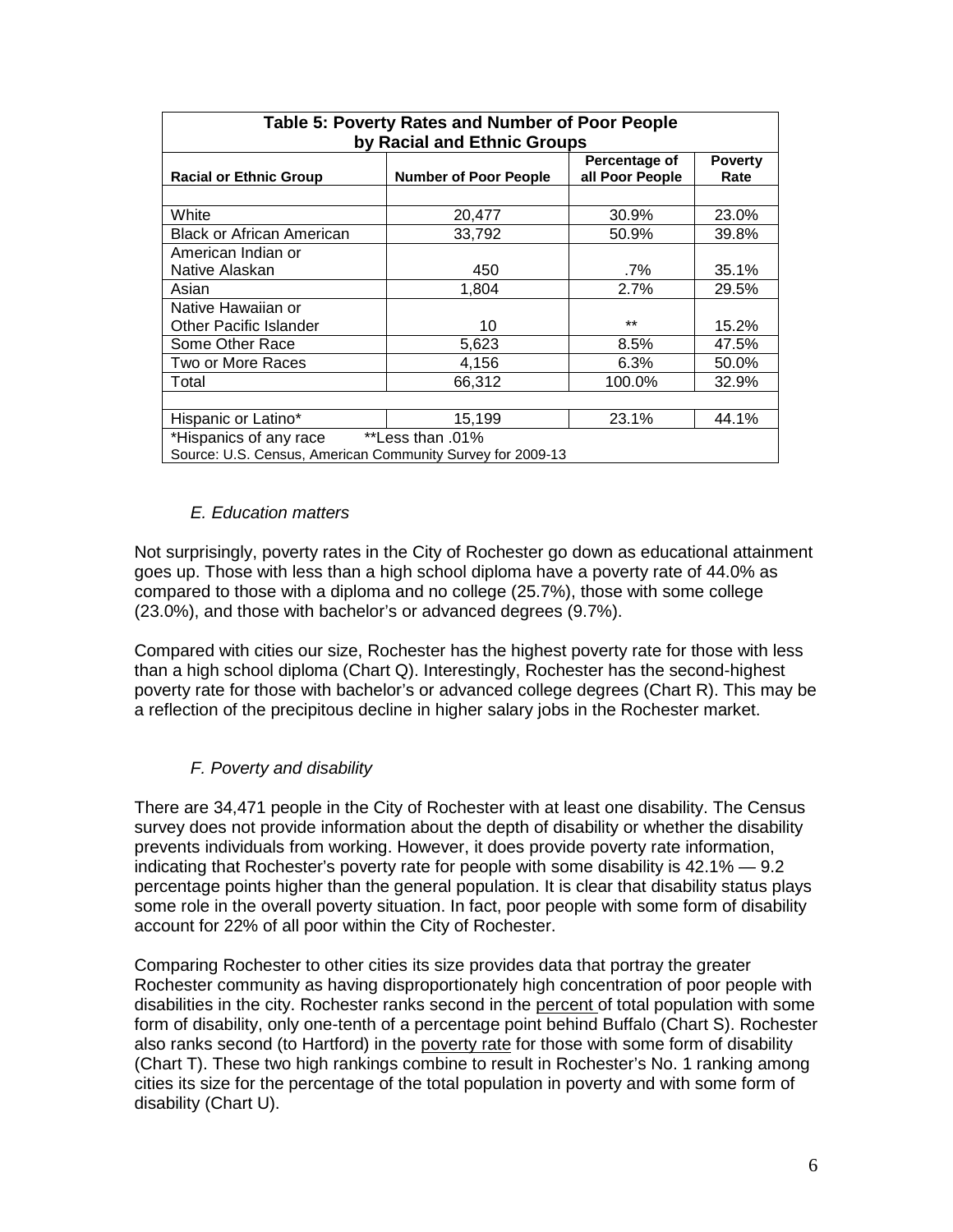A closer look at the Census data describing the concentration of people with some form of disability in Monroe County reveals: The City of Rochester contains 28% of the total population of Monroe County; 39% of Monroe County's population with some form of disability; and 65% of Monroe County's poor population with some form of disability.

#### *G. Poverty and work*

The relationship between poverty and work is a challenging one to interpret and understand. Census data provides limited insight. The first observation is that the vast majority of Rochester's poor adults (57.3%) are not in the workforce. There are many specific populations in this group: retirees; high school students (the Census uses age 16 and over for this analysis); college students; those in certain types of job training programs; those with medical and physical conditions that prevent work; and those in institutions. This category also may include those who are able to work, but have discontinued seeking work.

| Table 6: Workforce Participation and<br><b>Work Experience of the Poor</b> |                                 |                |  |  |  |
|----------------------------------------------------------------------------|---------------------------------|----------------|--|--|--|
| 1. Workforce participation:                                                |                                 |                |  |  |  |
|                                                                            | <b>Number of Poor</b><br>People | <b>Percent</b> |  |  |  |
|                                                                            |                                 |                |  |  |  |
| Poor - In the workforce                                                    | 18,672                          | 42.7%          |  |  |  |
| Poor - Not in the workforce                                                | 25,067                          | 57.3%          |  |  |  |
| Total poor population over age 16                                          | 43,739                          | 100%           |  |  |  |
| 2. Work experience of those in the workforce:                              |                                 |                |  |  |  |
| Worked full time, full year                                                | 2,540                           | 13.6%          |  |  |  |
| Worked part time of part year                                              | 14,360                          | 76.9%          |  |  |  |
| Did not work<br>1,772<br>9.5%                                              |                                 |                |  |  |  |
| Total poor in the workforce                                                | 18,672                          | 100%           |  |  |  |
| Source: U.S. Census, American Community Survey for 2009-13                 |                                 |                |  |  |  |

Non-participation in the workforce is not interpreted in this study. Rochester's nonparticipation rate is fourth highest among comparably sized cities (Chart V), less than four percentage points above the mid-point. A move of 1,700 people from non-participation to participation would put Rochester at the mid-point. Rochester's higher-than-average ranking may result from a larger-than-average rate of financially independent college students, higher-than-average number of poor with some form of disability, and the overall sluggishness in Rochester's employment market.

Among the poor who are in the workforce, only 13.6% were employed full time for a full year. This is not surprising given that the federal poverty level is so low (see Appendix B). Individuals and two-person families earning minimum wage<sup>10</sup> and working 40 hours per week would earn more than the federal poverty level. Minimum wage earners with families of three or more are the ones most likely to be in the category of working full time, full year<sup>11</sup>. A much larger percentage of the poor worked part time or part of a year (76.9%).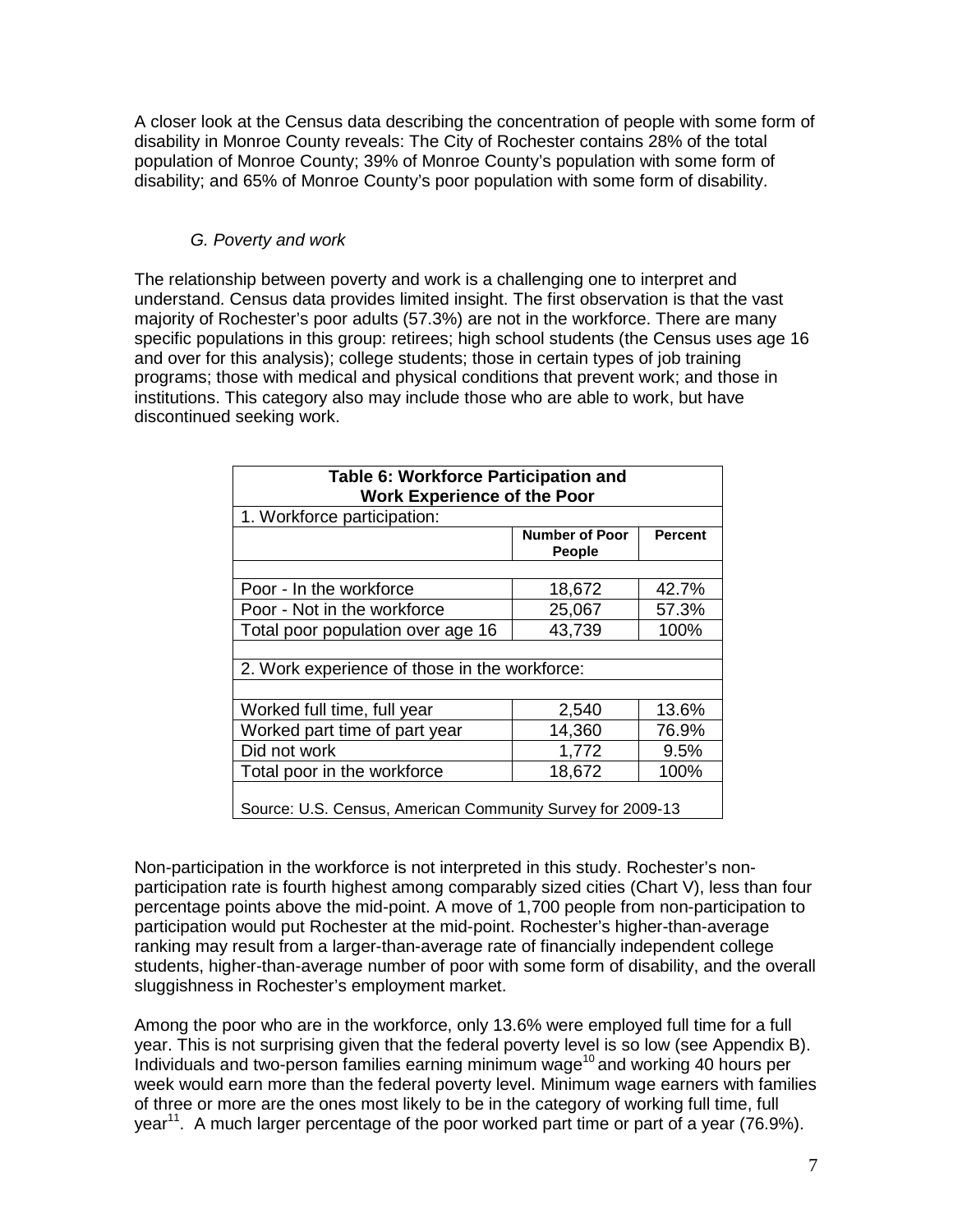#### *H. Foreign and native born*

In the nation as a whole, foreign-born residents have a somewhat higher poverty rate than the native born (18% versus 15%). But in Rochester, the opposite is true (28.6% versus 33.3%). Among the comparably sized cities, Rochester ranks sixth in the poverty rate of the foreign born, only one-tenth of a percentage point above the mid-point (Chart X). Rochester also ranks very low (13th) in the percentage of total population that is foreign born (Chart Y).

Given this data, it is easy to overlook the poverty of the foreign born. However, the foreign-born poverty rate in Rochester (nearly 29%) is higher than the overall poverty rate in all but five of the 18 cities of comparable size.

#### 3. Conclusions

Rochester is the second poorest of cities its size. Therefore, it is not surprising that the city ranks near the top on so many individual indicators. Still, there are a number of characteristics where Rochester's ranking is of particular concern, and where additional study can be productive.

For the following characteristics of poverty, Rochester ranks the **highest in the nation** among comparably sized cities:

- Childhood poverty (rate of those under age 18);
- Extreme poverty (rate of those below 50% of the federal poverty level);
- The poverty rate for female-headed families;
- Poverty rate for those with less than a high school diploma;
- Poverty rate among those identified as being of two or more races; and
- The percent of overall population that is poor and has some form of disability.

Determining detailed causes of poverty is difficult. The 2013 report pointed to several macro factors, including racial segregation, unmanaged sprawl, limited housing opportunities, a precipitous loss of manufacturing employment, and a collective failure to evolve community change<sup>12</sup>. These factors remain critical to addressing our extreme concentration of poverty and the impacts that concentration has on our people and community.

#### Being Poor in Rochester

While it is true that many poor people receive government and charitable assistance, most such help is temporary and far too inadequate to allow families to do more than just survive<sup>13</sup>. There are thousands of people in our midst who are hungry, homeless, and in need of health care.

For all of Monroe County (this data is not available for just the City of Rochester), local food banks served more than 11,000 meals per day in 2013<sup>14</sup>. Also in 2013 and also for Monroe County as a whole, there were 8,857 emergency housing placements during 2013 (more than 30% for families)<sup>15</sup>, and there were more than 1,000 homeless people documented in a "point in time" study<sup>15</sup>.

In the most recent year for which data was available (2012), there were more than 56,000 people in Monroe County without health insurance<sup>16</sup>. And in the City of Rochester, for the 2012-13 school year, more than threequarters of the city's elementary students were in schools with poverty levels of 80% or greater<sup>17</sup>.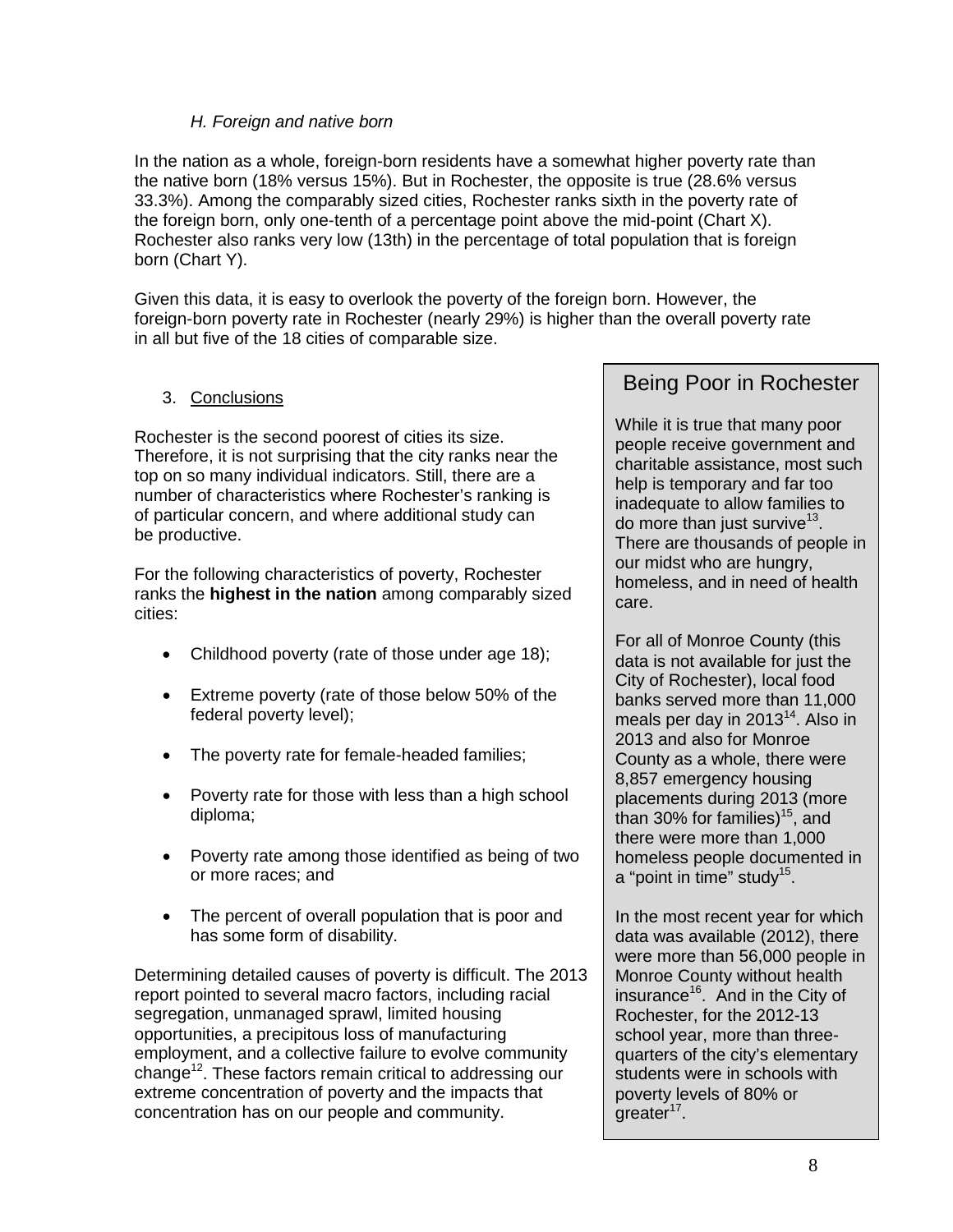#### END NOTES

- 1. "Poverty and the Concentration of Poverty in the Nine-County Greater Rochester Area," ACT Rochester and Rochester Area Community Foundation, December 2013. (Download in English or Spanish at [www.racf.org/reports](http://www.racf.org/reports) or [www.ACTRochester.org/poverty.](http://www.actrochester.org/poverty)
- 2. For this paper, the poverty rate refers to the percent of people living below the federal poverty level – see Appendix B.
- 3. The U.S. Census Bureau's American Community Survey is a program of ongoing survey and analysis of a wide range of demographic data. The data is aggregated into one-, three-, and five-year reports. The five-year report, considered by the Census Bureau to be the most reliable, is used for this report. The 2009-13 five-year data was released in December 2014.
- 4. The comparably sized cities used in this report are the principal cities in all metro areas that have a population within 200,000 (+ or -) of the Rochester metropolitan area. There are 18 cities, including Rochester, in this group (see Tables 1 and 3).
- 5. For all tables and charts in this report, the mid-point refers to the middle of the data range, the mathematical mid-point between the highest and lowest observation.
- 6. A principal city is the major city within a metropolitan area, typically the city for which the metropolitan area is named.
- 7. U.S. Census Bureau's American Community Survey guidance for data users: [http://www.census.gov/acs/www/guidance\\_for\\_data\\_users/estimates/](http://www.census.gov/acs/www/guidance_for_data_users/estimates/)
- 8. The 2009-13 American Community Survey documents 66,312 poor people (those below the federal poverty level) in the City of Rochester. However, since the poverty status was determined for only 95.8% of all residents, it is likely that there are actually more poor people, perhaps as many as 69,000. It should be noted that there are an additional 14,100 Rochesterians who live above the federal poverty level but lower than 125% of that level (this data is not used in this report).
- 9. The comparably sized cities in this report (and in the 2013 Report) were selected based on population size. The communities vary in other characteristics. Some are cities that have metropolitan-type government structures (Louisville, Honolulu) and some have very large city borders (Tucson, Oklahoma City). These variations may well contribute to the documented demographic variations.
- 10. The New York state minimum wage changed during the five-year Census survey period. An average minimum wage of \$7.80 was used in this analysis.
- 11. This report focuses on those who are below the federal poverty level. There are many thousands of additional people with incomes too low to be self-sufficient, and who are also part of the "working poor." For a discussion of the relationship of the federal poverty level to the level required for self-sufficiency, see "Poverty and the Concentration of Poverty in the Nine-County Greater Rochester Area," Rochester Area Community Foundation and ACT Rochester, December 2013, pp. 6-7.
- 12. See "Poverty and the Concentration of Poverty in the Nine-County Greater Rochester Area," Rochester Area Community Foundation and ACT Rochester, December 2013, pp. 23-33.
- 13. For a summary of financial assistance benefits available to the poor, see the Monroe County, Department of Human Services website: [www2.monroecounty.gov/hs-assistance.php](http://www2.monroecounty.gov/hs-assistance.php)
- 14. ACT Rochester, Financial Self-Sufficiency section: [www.ACTRochester.org/financial-self](http://www.actrochester.org/financial-self-sufficiency)[sufficiency](http://www.actrochester.org/financial-self-sufficiency)
- 15. ACT Rochester, Housing section: [www.ACTRochester.org/housing](http://www.actrochester.org/housing)
- 16. ACT Rochester, Health section: [www.ACTRochester.org/health](http://www.actrochester.org/health)
- 17. School-level poverty is measured by eligibility for free- and reduced-price lunch. See New York State Department of Education, School Report Cards for 2012-2013: <https://reportcards.nysed.gov/>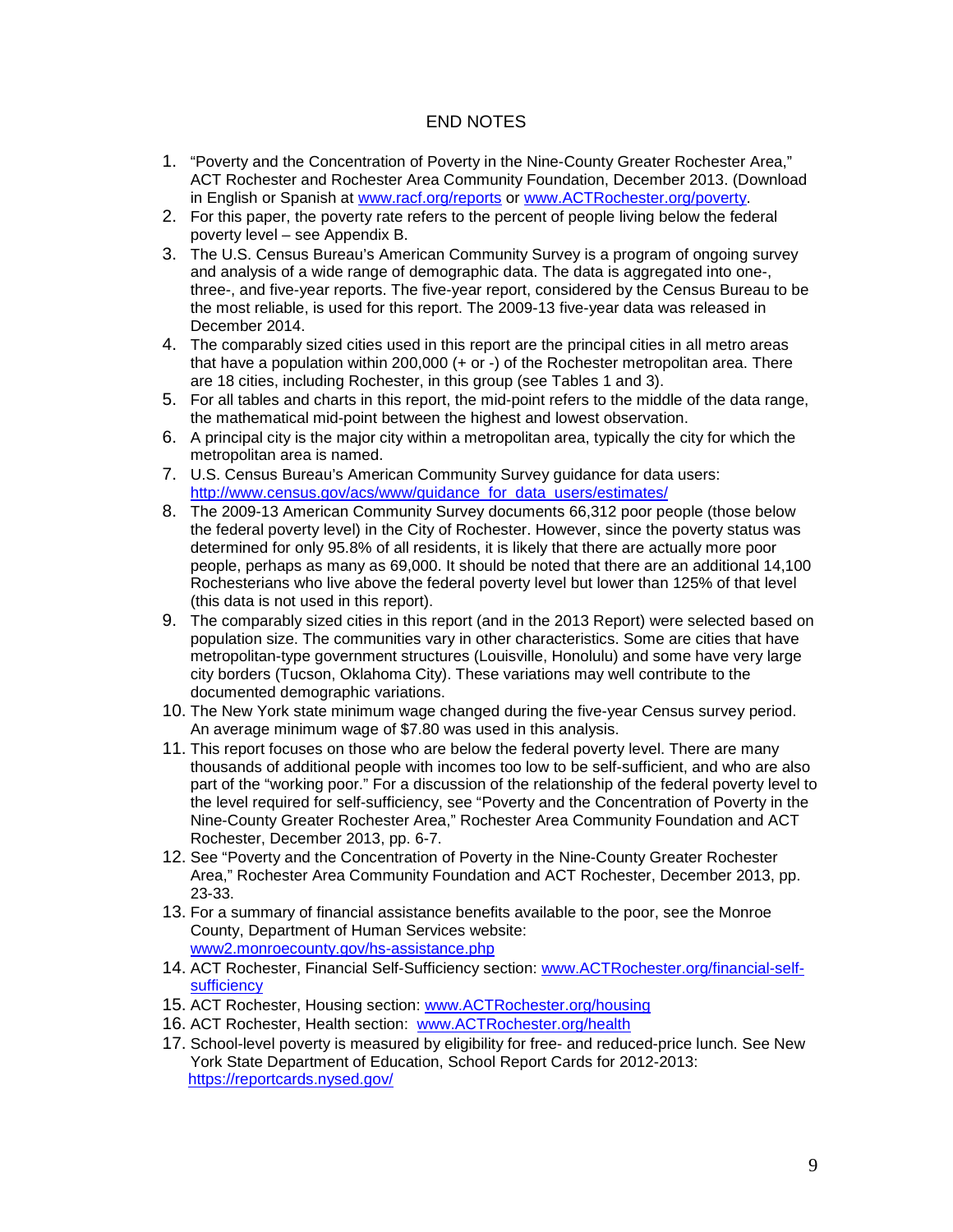#### **Comparative Rankings – Comparably Sized Cities**

#### **Charts A to D:** *Poverty Rates – Overall and by Age Categories*

| <b>Chart A: Benchmark cities ranked by overall</b><br>poverty rate (highest to lowest) |                                                                                              |       |             |  |  |
|----------------------------------------------------------------------------------------|----------------------------------------------------------------------------------------------|-------|-------------|--|--|
|                                                                                        | Rank                                                                                         | Rate  |             |  |  |
| Highest<br>(Hartford)                                                                  | 1                                                                                            | 33.6% |             |  |  |
|                                                                                        | $\overline{2}$                                                                               | 32.9% | ◀ Rochester |  |  |
| Mid-point                                                                              | 3<br>4<br>5<br>6<br>$\overline{7}$<br>8<br>9<br>10<br>11<br>12<br>13<br>14<br>15<br>16<br>17 | 22.9% |             |  |  |
| Lowest<br>(Honolulu)                                                                   | 18                                                                                           | 12.1% |             |  |  |
| Source: U.S. Census, American Community Survey<br>for 2009-13                          |                                                                                              |       |             |  |  |

| Chart B: Benchmark cities ranked by child<br>poverty rate (highest to lowest) |                                                                                                   |       |             |  |  |
|-------------------------------------------------------------------------------|---------------------------------------------------------------------------------------------------|-------|-------------|--|--|
|                                                                               | Rank                                                                                              | Rate  |             |  |  |
| <b>Highest</b><br>(Rochester)                                                 | 1                                                                                                 | 50.1% | ◀ Rochester |  |  |
| Mid-point $\rightarrow$                                                       | 2<br>3<br>4<br>5<br>6<br>$\overline{7}$<br>8<br>9<br>10<br>11<br>12<br>13<br>14<br>15<br>16<br>17 | 33.1% |             |  |  |
| Lowest<br>(Honolulu)                                                          | 18                                                                                                | 16.1% |             |  |  |
| Source: U.S. Census, American Community Survey<br>for 2009-13                 |                                                                                                   |       |             |  |  |

| Chart C: Benchmark cities ranked by adult<br>poverty rate (highest to lowest) |                                                                                                           |       |                    |  |  |
|-------------------------------------------------------------------------------|-----------------------------------------------------------------------------------------------------------|-------|--------------------|--|--|
|                                                                               | Rank                                                                                                      | Rate  |                    |  |  |
| Highest<br>(Hartford)                                                         | 1                                                                                                         | 30.5% |                    |  |  |
|                                                                               | $\overline{2}$                                                                                            | 28.9% | <b>E</b> Rochester |  |  |
| Mid-point<br>Lowest                                                           | $\overline{3}$<br>4<br>5<br>6<br>$\overline{7}$<br>8<br>9<br>10<br>11<br>12<br>13<br>14<br>15<br>16<br>17 | 21.2% |                    |  |  |
| (Honolulu)                                                                    | 18                                                                                                        | 11.8% |                    |  |  |
|                                                                               |                                                                                                           |       |                    |  |  |

Source: U.S. Census, American Community Survey for 2009-13

| Chart D: Benchmark cities ranked by senior |                         |       |             |  |  |  |
|--------------------------------------------|-------------------------|-------|-------------|--|--|--|
| poverty rate (highest to lowest)           |                         |       |             |  |  |  |
|                                            | Rank                    | Rate  |             |  |  |  |
| Highest                                    |                         |       |             |  |  |  |
| (Hartford)<br>$\rightarrow$                | 1                       | 22.6% |             |  |  |  |
|                                            | $\frac{2}{3}$           |       |             |  |  |  |
|                                            |                         |       |             |  |  |  |
|                                            | $\overline{\mathbf{4}}$ |       |             |  |  |  |
|                                            | $\overline{5}$          | 15.4% | ◀ Rochester |  |  |  |
|                                            | 6                       |       |             |  |  |  |
| Mid-point $\rightarrow$                    |                         | 14.9% |             |  |  |  |
|                                            | 7                       |       |             |  |  |  |
|                                            | 8                       |       |             |  |  |  |
|                                            | 9                       |       |             |  |  |  |
|                                            | 10                      |       |             |  |  |  |
|                                            | 11                      |       |             |  |  |  |
|                                            | 12                      |       |             |  |  |  |
|                                            | 13                      |       |             |  |  |  |
|                                            | 14                      |       |             |  |  |  |
|                                            | 15                      |       |             |  |  |  |
|                                            | 16                      |       |             |  |  |  |
|                                            | 17                      |       |             |  |  |  |
| Lowest                                     |                         |       |             |  |  |  |
| (Raleigh)                                  | 18                      | 7.2%  |             |  |  |  |

Source: U.S. Census, American Community Survey for 2009-13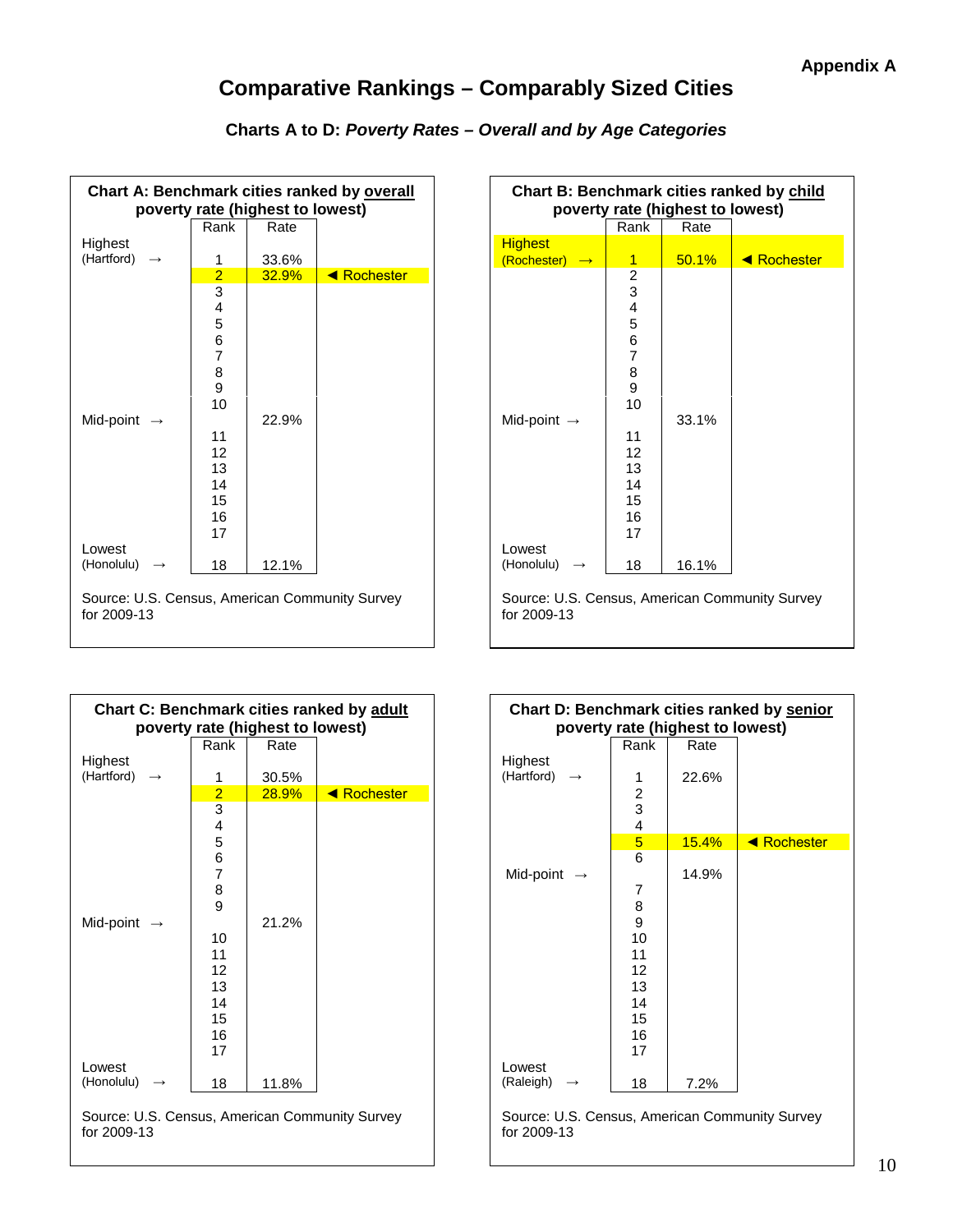| <b>Chart E: Benchmark cities ranked by poverty</b>            |                                                                                                       |       |             |  |  |  |  |
|---------------------------------------------------------------|-------------------------------------------------------------------------------------------------------|-------|-------------|--|--|--|--|
| rate for women<br>(highest to lowest)                         |                                                                                                       |       |             |  |  |  |  |
|                                                               | Rank                                                                                                  | Rate  |             |  |  |  |  |
| Highest<br>(Hartford)                                         | 1                                                                                                     | 35.4% |             |  |  |  |  |
|                                                               | $\frac{2}{3}$                                                                                         | 34.9% | ◀ Rochester |  |  |  |  |
| Mid-point                                                     | $\overline{\mathbf{4}}$<br>5<br>$rac{6}{7}$<br>8<br>9<br>10<br>11<br>12<br>13<br>14<br>15<br>16<br>17 | 24.3% |             |  |  |  |  |
| Lowest<br>(Honolulu)                                          | 18                                                                                                    | 13.1% |             |  |  |  |  |
| Source: U.S. Census, American Community Survey<br>for 2009-13 |                                                                                                       |       |             |  |  |  |  |

#### **Charts E and F:** *Poverty Rates by Gender*

| Chart F: Benchmark cities ranked by poverty<br>rate for men<br>(highest to lowest) |                                                                                                       |                |             |  |  |  |
|------------------------------------------------------------------------------------|-------------------------------------------------------------------------------------------------------|----------------|-------------|--|--|--|
|                                                                                    | Rank                                                                                                  | Rate           |             |  |  |  |
| Highest                                                                            |                                                                                                       |                |             |  |  |  |
| (Hartford)                                                                         | 1                                                                                                     | 31.7%          |             |  |  |  |
| Mid-point<br>Lowest                                                                | $\frac{2}{3}$ 4<br>5<br>6<br>$\overline{7}$<br>8<br>9<br>10<br>11<br>12<br>13<br>14<br>15<br>16<br>17 | 30.7%<br>21.4% | ◀ Rochester |  |  |  |
| (Honolulu)                                                                         | 18                                                                                                    | 11.1%          |             |  |  |  |
| Source: U.S. Census, American Community Survey<br>for 2009-13                      |                                                                                                       |                |             |  |  |  |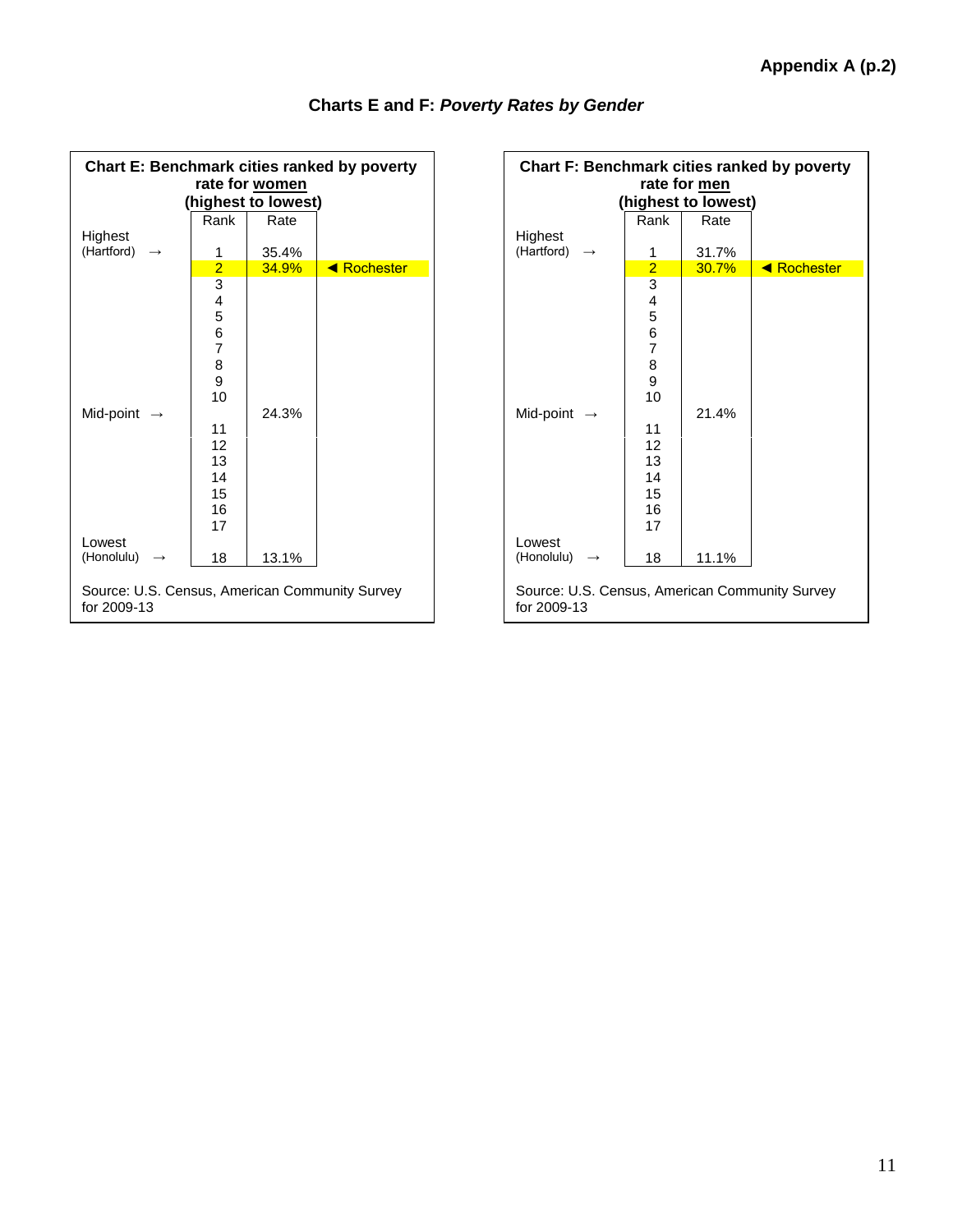| <b>Chart G: Benchmark cities ranked by</b><br>percentage of families that are female- |                |                             |             |  |  |
|---------------------------------------------------------------------------------------|----------------|-----------------------------|-------------|--|--|
|                                                                                       |                | headed* (highest to lowest) |             |  |  |
|                                                                                       | Rank           | Percent                     |             |  |  |
| Highest                                                                               |                |                             |             |  |  |
| (Hartford)                                                                            | 1              | 53.2%                       |             |  |  |
|                                                                                       | $\frac{2}{3}$  | 47.6%                       | ◀ Rochester |  |  |
|                                                                                       |                |                             |             |  |  |
|                                                                                       | 4              |                             |             |  |  |
|                                                                                       | 5              |                             |             |  |  |
|                                                                                       | 6              |                             |             |  |  |
|                                                                                       | $\overline{7}$ |                             |             |  |  |
| Mid-point                                                                             |                | 36.0%                       |             |  |  |
|                                                                                       | 8              |                             |             |  |  |
|                                                                                       | 9              |                             |             |  |  |
|                                                                                       | 10             |                             |             |  |  |
|                                                                                       | 11             |                             |             |  |  |
|                                                                                       | 12             |                             |             |  |  |
|                                                                                       | 13             |                             |             |  |  |
|                                                                                       | 14             |                             |             |  |  |
|                                                                                       | 15             |                             |             |  |  |
|                                                                                       | 16             |                             |             |  |  |
|                                                                                       | 17             |                             |             |  |  |
| Lowest<br>(Salt Lake)                                                                 |                |                             |             |  |  |
|                                                                                       | 18             | 18.8%                       |             |  |  |
| *The U.S. Census data element is titled "Female-                                      |                |                             |             |  |  |
| Headed family, no husband present"                                                    |                |                             |             |  |  |
| Source: U.S. Census, American Community Survey<br>for 2009-13                         |                |                             |             |  |  |

| Chart I: Benchmark cities ranked by poverty<br>rate of families that are female-headed*                                                                               |                                                                                 |                     |             |  |  |  |
|-----------------------------------------------------------------------------------------------------------------------------------------------------------------------|---------------------------------------------------------------------------------|---------------------|-------------|--|--|--|
|                                                                                                                                                                       |                                                                                 | (highest to lowest) |             |  |  |  |
|                                                                                                                                                                       | Rank                                                                            | Rate                |             |  |  |  |
| Highest                                                                                                                                                               |                                                                                 |                     |             |  |  |  |
| (Rochester)                                                                                                                                                           | 1                                                                               | 47.9%               | ◀ Rochester |  |  |  |
|                                                                                                                                                                       | 2<br>3<br>4<br>5<br>6<br>$\overline{7}$<br>8<br>9<br>10<br>11<br>12<br>13<br>14 |                     |             |  |  |  |
| Mid-point                                                                                                                                                             | 15<br>16<br>17                                                                  | 32.7%               |             |  |  |  |
| Lowest                                                                                                                                                                |                                                                                 |                     |             |  |  |  |
| (Honolulu)<br>18<br>17.4%<br>*The U.S. Census data element is titled "Female-<br>Headed family, no husband present"<br>Source: U.S. Census, American Community Survey |                                                                                 |                     |             |  |  |  |
| for 2009-13                                                                                                                                                           |                                                                                 |                     |             |  |  |  |

| <b>Chart H: Benchmark cities ranked by</b><br>percentage of families with children that are |                |         |             |  |  |  |
|---------------------------------------------------------------------------------------------|----------------|---------|-------------|--|--|--|
| female-headed * (highest to lowest)                                                         |                |         |             |  |  |  |
|                                                                                             | Rank           | Percent |             |  |  |  |
| Highest                                                                                     |                |         |             |  |  |  |
| (Hartford)                                                                                  | 1              | 39.6%   |             |  |  |  |
|                                                                                             | $\overline{2}$ | 36.5%   | ◀ Rochester |  |  |  |
|                                                                                             | 3              |         |             |  |  |  |
|                                                                                             | 4              |         |             |  |  |  |
|                                                                                             | 5              |         |             |  |  |  |
|                                                                                             | 6              |         |             |  |  |  |
|                                                                                             | $\overline{7}$ |         |             |  |  |  |
| Mid-point $\rightarrow$                                                                     |                | 24.5%   |             |  |  |  |
|                                                                                             | 8              |         |             |  |  |  |
|                                                                                             | 9              |         |             |  |  |  |
|                                                                                             | 10             |         |             |  |  |  |
|                                                                                             | 11             |         |             |  |  |  |
|                                                                                             | 12             |         |             |  |  |  |
|                                                                                             | 13             |         |             |  |  |  |
|                                                                                             | 14             |         |             |  |  |  |
|                                                                                             | 15             |         |             |  |  |  |
|                                                                                             | 16             |         |             |  |  |  |
|                                                                                             | 17             |         |             |  |  |  |
| Lowest                                                                                      |                |         |             |  |  |  |
| (Honolulu) $\rightarrow$                                                                    | 18             | 9.4%    |             |  |  |  |
| *The U.S. Census data element is titled "Female-                                            |                |         |             |  |  |  |
| Headed family, no husband present"                                                          |                |         |             |  |  |  |
| Source: U.S. Census, American Community Survey                                              |                |         |             |  |  |  |
| for 2009-13                                                                                 |                |         |             |  |  |  |

| Chart J: Benchmark cities ranked by poverty<br>rate of families with children that are female-<br>headed* (highest to lowest)                                    |                                                                                                                         |       |                    |  |  |
|------------------------------------------------------------------------------------------------------------------------------------------------------------------|-------------------------------------------------------------------------------------------------------------------------|-------|--------------------|--|--|
|                                                                                                                                                                  | Rank                                                                                                                    | Rate  |                    |  |  |
| Highest                                                                                                                                                          |                                                                                                                         |       |                    |  |  |
| (Rochester)                                                                                                                                                      | 1                                                                                                                       | 57.3% | <b>E</b> Rochester |  |  |
| Mid-point                                                                                                                                                        | $\overline{\mathbf{c}}$<br>3<br>4<br>5<br>6<br>$\overline{7}$<br>8<br>9<br>10<br>11<br>12<br>13<br>14<br>15<br>16<br>17 | 44.0% |                    |  |  |
| Lowest<br>(Honolulu)                                                                                                                                             | 18                                                                                                                      |       |                    |  |  |
| 30.7%<br>*The U.S. Census data element is titled "Female-<br>Headed family, no husband present"<br>Source: U.S. Census, American Community Survey<br>for 2009-13 |                                                                                                                         |       |                    |  |  |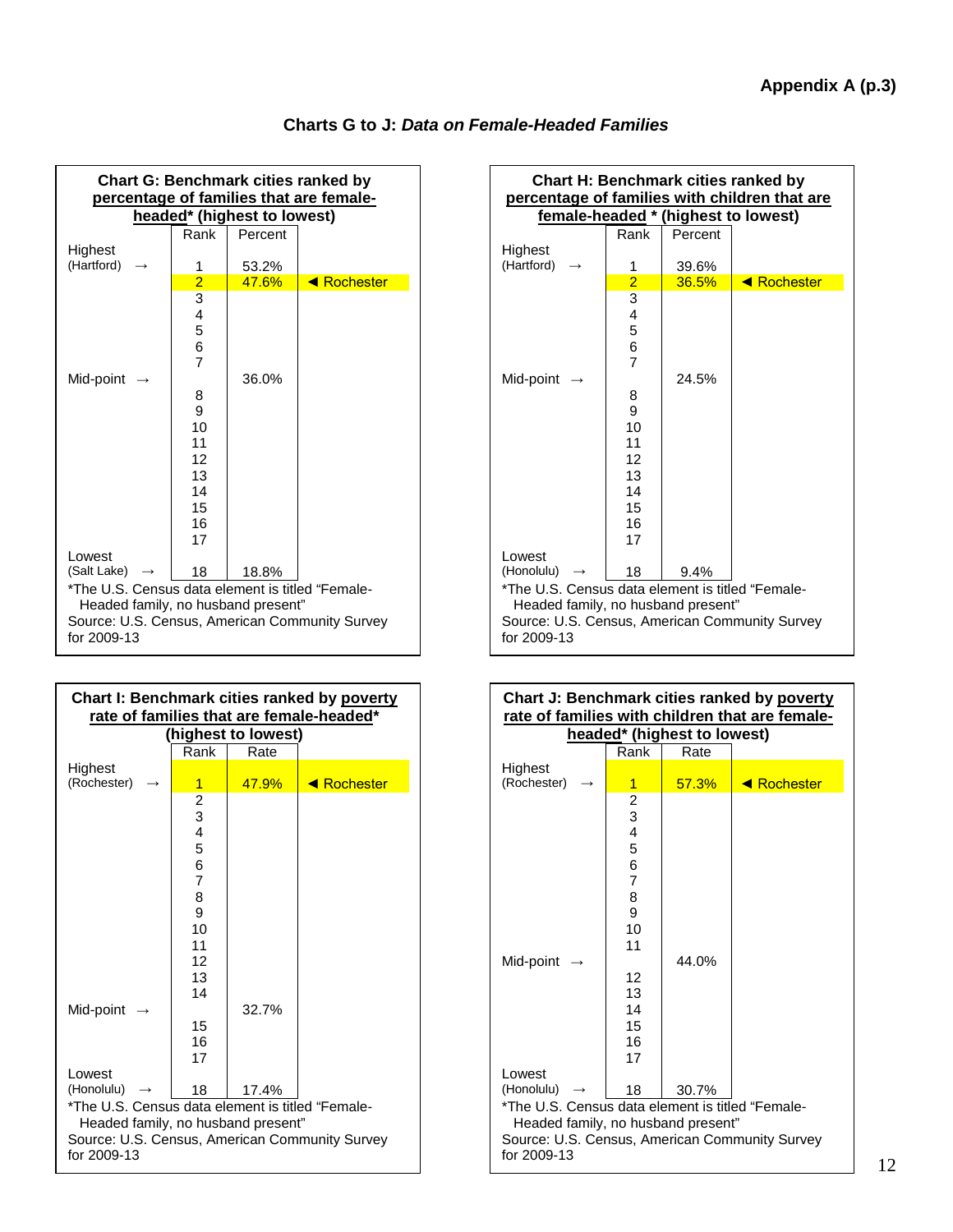

**Chart K:** *Extreme Poverty* 

| Charts L and M: <i>Data on Race and Ethnicity</i> |  |
|---------------------------------------------------|--|
|---------------------------------------------------|--|

| Chart L: Benchmark cities ranked by poverty<br>rate for African Americans |                              |                     |                    |  |
|---------------------------------------------------------------------------|------------------------------|---------------------|--------------------|--|
|                                                                           |                              | (highest to lowest) |                    |  |
|                                                                           | Rank                         | Rate                |                    |  |
| Highest (Grand                                                            |                              |                     |                    |  |
| Rapids) $\rightarrow$                                                     | 1                            | 44.2%               |                    |  |
|                                                                           | $\overline{\mathbf{c}}$<br>3 | <b>39.8%</b>        | <b>E</b> Rochester |  |
|                                                                           | 4                            |                     |                    |  |
|                                                                           | 5                            |                     |                    |  |
|                                                                           | 6                            |                     |                    |  |
|                                                                           | $\overline{7}$               |                     |                    |  |
|                                                                           | 8                            |                     |                    |  |
|                                                                           | 9                            |                     |                    |  |
|                                                                           | 10                           |                     |                    |  |
|                                                                           | 11                           |                     |                    |  |
|                                                                           | 12                           |                     |                    |  |
|                                                                           | 13                           | 26.7%               |                    |  |
| Mid-point $\rightarrow$                                                   | 14                           |                     |                    |  |
|                                                                           | 15                           |                     |                    |  |
|                                                                           | 16                           |                     |                    |  |
|                                                                           | 17                           |                     |                    |  |
| Lowest                                                                    |                              |                     |                    |  |
| (Honolulu)                                                                | 18                           | 9.5%                |                    |  |
| Source: U.S. Census, American Community Survey<br>for 2009-13             |                              |                     |                    |  |

| <b>Chart M: Benchmark cities ranked by</b>                                                    |                                                                                                     |       |                    |  |  |  |  |
|-----------------------------------------------------------------------------------------------|-----------------------------------------------------------------------------------------------------|-------|--------------------|--|--|--|--|
| poverty rate for Hispanics*<br>(highest to lowest)                                            |                                                                                                     |       |                    |  |  |  |  |
|                                                                                               | Rank                                                                                                | Rate  |                    |  |  |  |  |
| Highest<br>(Buffalo)<br>$\longrightarrow$                                                     | 1                                                                                                   | 49.8% |                    |  |  |  |  |
|                                                                                               | $\overline{2}$                                                                                      | 44.1% | <b>E</b> Rochester |  |  |  |  |
| Mid-point $\rightarrow$<br>Lowest                                                             | $\overline{3}$<br>4<br>5<br>$\frac{6}{7}$<br>8<br>9<br>10<br>11<br>12<br>13<br>14<br>15<br>16<br>17 | 32.5% |                    |  |  |  |  |
| (Honolulu)<br>$\rightarrow$                                                                   | 18                                                                                                  | 15.1% |                    |  |  |  |  |
| *Hispanics of any race<br>Source: U.S. Census, American Community Survey<br>for 2009-13<br>13 |                                                                                                     |       |                    |  |  |  |  |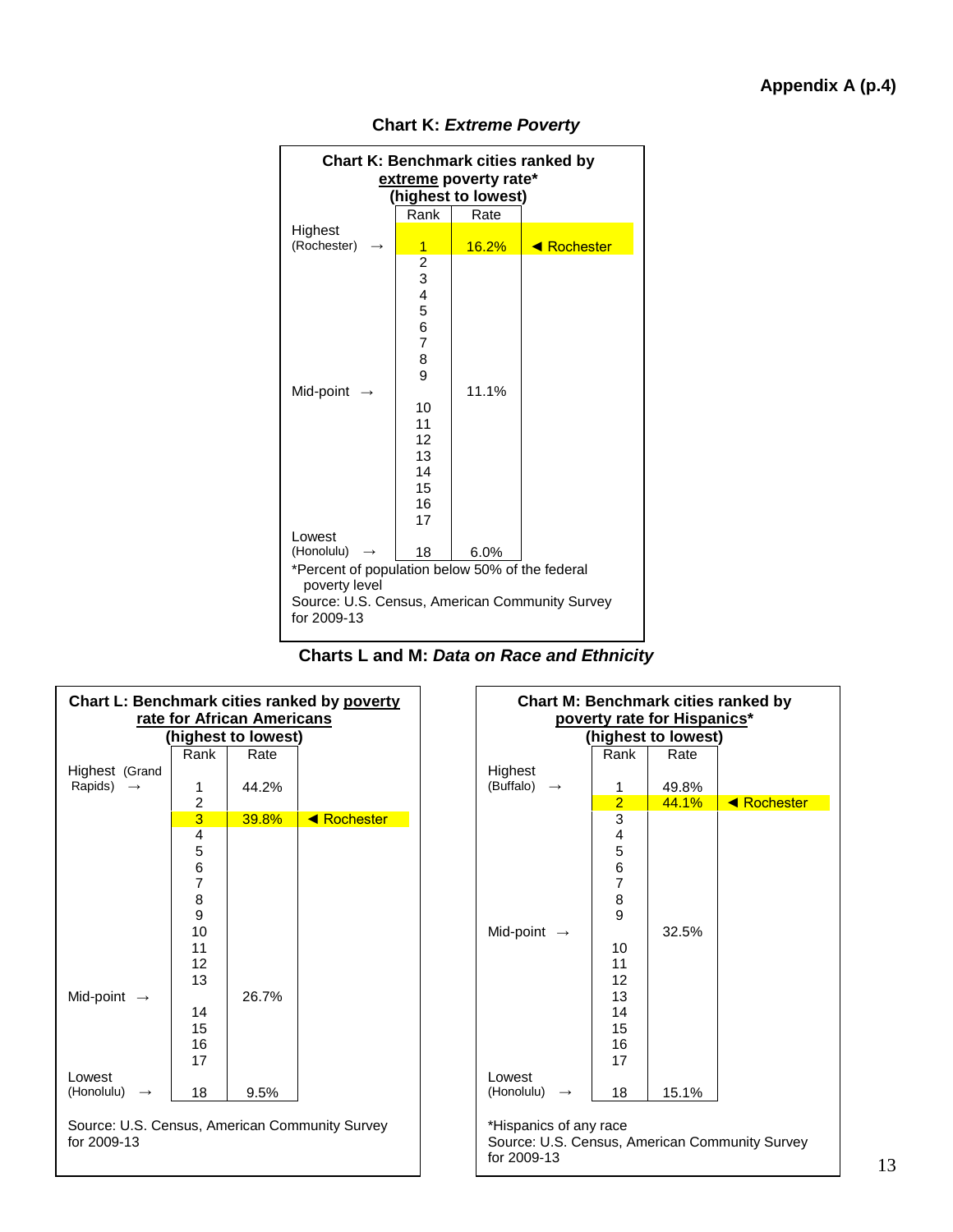| Chart N: Benchmark cities ranked by poverty                   |                              |                    |                    |  |  |  |
|---------------------------------------------------------------|------------------------------|--------------------|--------------------|--|--|--|
| rate for Whites                                               |                              |                    |                    |  |  |  |
|                                                               |                              | highest to lowest) |                    |  |  |  |
|                                                               | Rank                         | Rate               |                    |  |  |  |
| Highest<br>(Hartford)                                         | 1<br>$\overline{\mathbf{c}}$ | 33.9%              |                    |  |  |  |
|                                                               | $\overline{3}$               | 23.0%              | <b>E</b> Rochester |  |  |  |
| Mid-point $\rightarrow$                                       | 4<br>5                       | 22.9%              |                    |  |  |  |
|                                                               | 6<br>7<br>8                  |                    |                    |  |  |  |
|                                                               | 9<br>10                      |                    |                    |  |  |  |
|                                                               | 11<br>12<br>13               |                    |                    |  |  |  |
|                                                               | 14<br>15<br>16               |                    |                    |  |  |  |
|                                                               | 17                           |                    |                    |  |  |  |
| Lowest<br>(Honolulu)<br>$\rightarrow$                         | 18                           | 12.0%              |                    |  |  |  |
| Source: U.S. Census, American Community Survey<br>for 2009-13 |                              |                    |                    |  |  |  |

#### **Charts N, O and P:** *Data on Race and Ethnicity*

| <b>Chart O: Benchmark cities ranked by</b><br>poverty rate for Asians |                |                     |             |  |
|-----------------------------------------------------------------------|----------------|---------------------|-------------|--|
|                                                                       |                | (highest to lowest) |             |  |
|                                                                       | Rank           | Rate                |             |  |
| Highest                                                               |                |                     |             |  |
| (Buffalo)                                                             | 1              | 49.9%               |             |  |
|                                                                       | $\frac{2}{3}$  |                     |             |  |
|                                                                       | $\overline{4}$ | 29.5%               | ◀ Rochester |  |
| Mid-point                                                             |                | 29.5%               |             |  |
|                                                                       | 5              |                     |             |  |
|                                                                       | 6              |                     |             |  |
|                                                                       | $\overline{7}$ |                     |             |  |
|                                                                       | 8              |                     |             |  |
|                                                                       | 9<br>10        |                     |             |  |
|                                                                       | 11             |                     |             |  |
|                                                                       | 12             |                     |             |  |
|                                                                       | 13             |                     |             |  |
|                                                                       | 14             |                     |             |  |
|                                                                       | 15             |                     |             |  |
|                                                                       | 16<br>17       |                     |             |  |
| Lowest                                                                |                |                     |             |  |
| (Honolulu)                                                            | 18             | 9.1%                |             |  |
| Source: U.S. Census, American Community Survey<br>for 2009-13         |                |                     |             |  |

| Chart P: Benchmark cities ranked by poverty<br>rate for those of two or more races |                                                                                     |          |             |  |  |  |
|------------------------------------------------------------------------------------|-------------------------------------------------------------------------------------|----------|-------------|--|--|--|
| (highest to lowest)                                                                |                                                                                     |          |             |  |  |  |
|                                                                                    | Rank                                                                                | Rate     |             |  |  |  |
| Highest<br>(Rochester)                                                             | 1                                                                                   | $50.0\%$ | ◀ Rochester |  |  |  |
|                                                                                    | $\overline{\mathbf{c}}$<br>3<br>$\overline{\mathbf{4}}$<br>5<br>6<br>$\overline{7}$ |          |             |  |  |  |
| Mid-point                                                                          | 8<br>9<br>10<br>11<br>12<br>13<br>14<br>15<br>16<br>17                              | 32.1%    |             |  |  |  |
| Lowest<br>(Honolulu)                                                               | 18                                                                                  | 14.2%    |             |  |  |  |
| Source: U.S. Census, American Community Survey<br>for 2009-13                      |                                                                                     |          |             |  |  |  |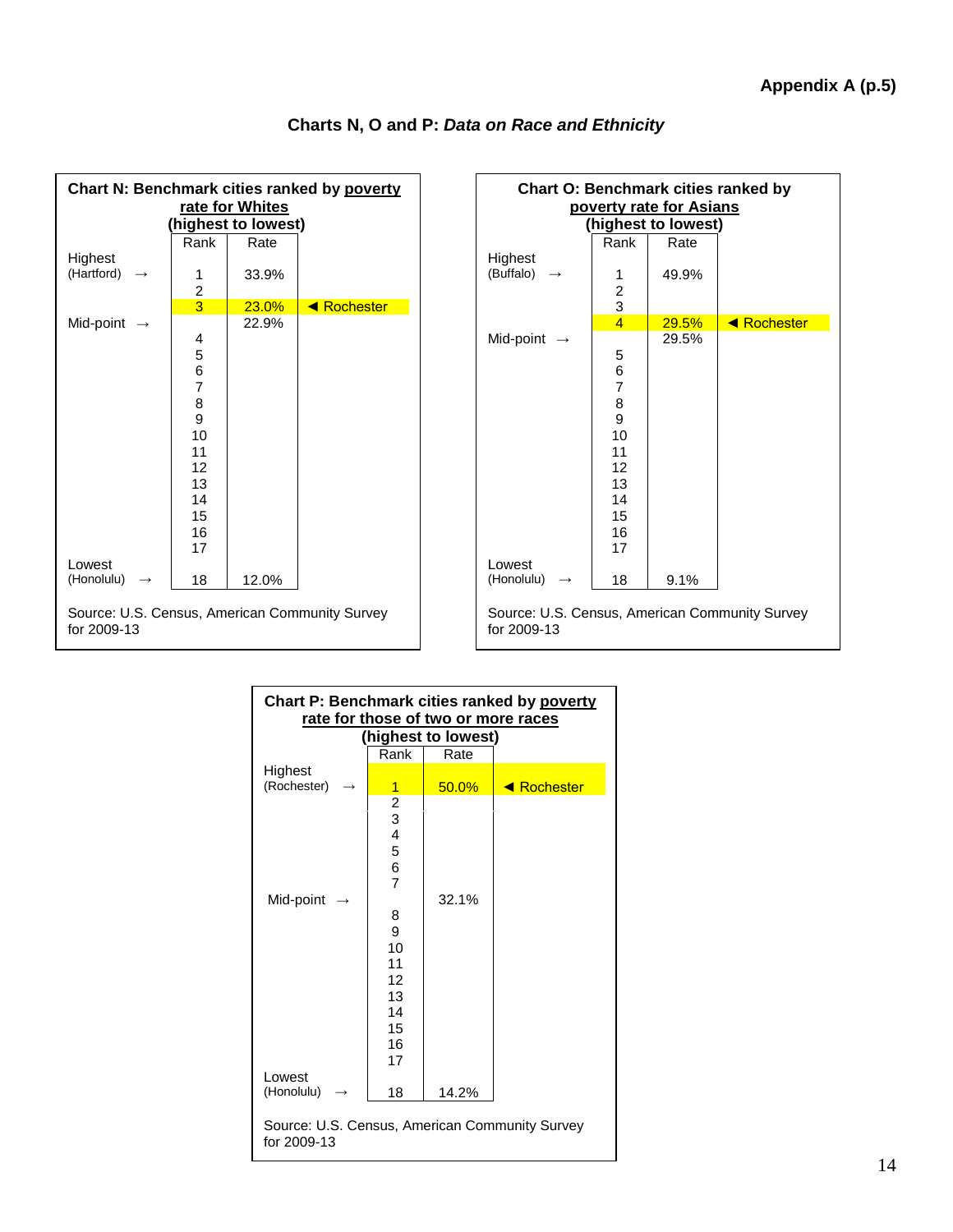

#### **Charts Q and R:** *Data on Poverty and Education*

| <b>Chart R: Benchmark cities ranked by</b><br>poverty rate for those with bachelor's |                |                     |             |  |  |  |
|--------------------------------------------------------------------------------------|----------------|---------------------|-------------|--|--|--|
| or advanced college degrees                                                          |                |                     |             |  |  |  |
|                                                                                      |                | (highest to lowest) |             |  |  |  |
|                                                                                      | Rank           | Rate                |             |  |  |  |
| Highest<br>(Hartford)                                                                | 1              | 10.6%               |             |  |  |  |
|                                                                                      |                | 9.7%                | ◀ Rochester |  |  |  |
|                                                                                      | $\frac{2}{3}$  |                     |             |  |  |  |
|                                                                                      |                |                     |             |  |  |  |
|                                                                                      | $\frac{4}{5}$  |                     |             |  |  |  |
|                                                                                      | 6              |                     |             |  |  |  |
|                                                                                      | $\overline{7}$ |                     |             |  |  |  |
| Mid-point $\rightarrow$                                                              |                | 7.4%                |             |  |  |  |
|                                                                                      | 8              |                     |             |  |  |  |
|                                                                                      | 9<br>10        |                     |             |  |  |  |
|                                                                                      | 11             |                     |             |  |  |  |
|                                                                                      | 12             |                     |             |  |  |  |
|                                                                                      | 13             |                     |             |  |  |  |
|                                                                                      | 14             |                     |             |  |  |  |
|                                                                                      | 15             |                     |             |  |  |  |
|                                                                                      | 16             |                     |             |  |  |  |
|                                                                                      | 17             |                     |             |  |  |  |
| Lowest                                                                               |                |                     |             |  |  |  |
| (Raleigh)                                                                            | 18             | 4.2%                |             |  |  |  |
| Source: U.S Census, American Community Survey<br>for 2009-13                         |                |                     |             |  |  |  |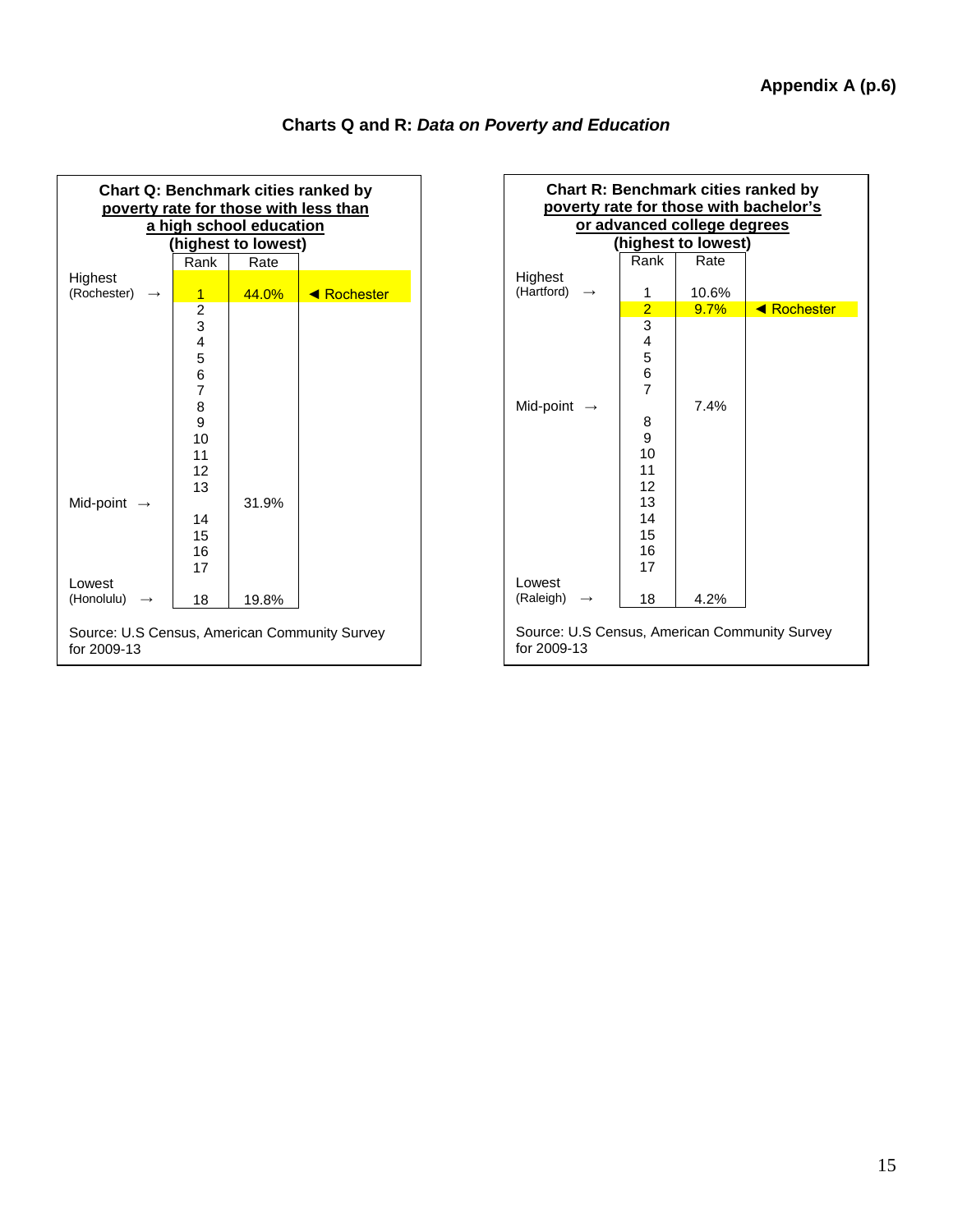

|  |  |  | Charts S, T, and U: Disability Status and Poverty |  |  |  |
|--|--|--|---------------------------------------------------|--|--|--|
|--|--|--|---------------------------------------------------|--|--|--|

| Chart T: Benchmark cities ranked by poverty<br>rate of people with some disability |                                                                                                                                 |                    |             |
|------------------------------------------------------------------------------------|---------------------------------------------------------------------------------------------------------------------------------|--------------------|-------------|
|                                                                                    |                                                                                                                                 | highest to lowest) |             |
|                                                                                    | Rank                                                                                                                            | Rate               |             |
| Highest<br>(Hartford)                                                              | 1                                                                                                                               | 42.8%              |             |
|                                                                                    | $\overline{2}$                                                                                                                  | 42.1%              | ◀ Rochester |
| Mid-point $\rightarrow$                                                            | $\overline{3}$<br>$\overline{\mathbf{4}}$<br>5<br>6<br>$\overline{7}$<br>8<br>9<br>10<br>11<br>12<br>13<br>14<br>15<br>16<br>17 | 30.8%              |             |
| Lowest<br>(Honolulu)                                                               | 18                                                                                                                              | 18.8%              |             |
| Source: U.S. Census, American Community Survey<br>for 2009-13                      |                                                                                                                                 |                    |             |

| Chart U: Benchmark cities ranked by percent<br>of total population that is both in poverty<br>and with some disability<br>(highest to lowest) |                                                                                                                                  |         |             |
|-----------------------------------------------------------------------------------------------------------------------------------------------|----------------------------------------------------------------------------------------------------------------------------------|---------|-------------|
|                                                                                                                                               | Rank                                                                                                                             | Percent |             |
| Highest<br>(Rochester)                                                                                                                        | 1                                                                                                                                | 6.9%    | ◀ Rochester |
| Mid-point                                                                                                                                     | $\begin{array}{c} 2 \\ 3 \\ 4 \end{array}$<br>5<br>6<br>$\overline{7}$<br>8<br>9<br>10<br>11<br>12<br>13<br>14<br>15<br>16<br>17 | 4.3%    |             |
| Lowest<br>(Raleigh)                                                                                                                           | 18                                                                                                                               | 1.7%    |             |
| Source: U.S. Census, American Community Survey<br>for 2009-13                                                                                 |                                                                                                                                  |         |             |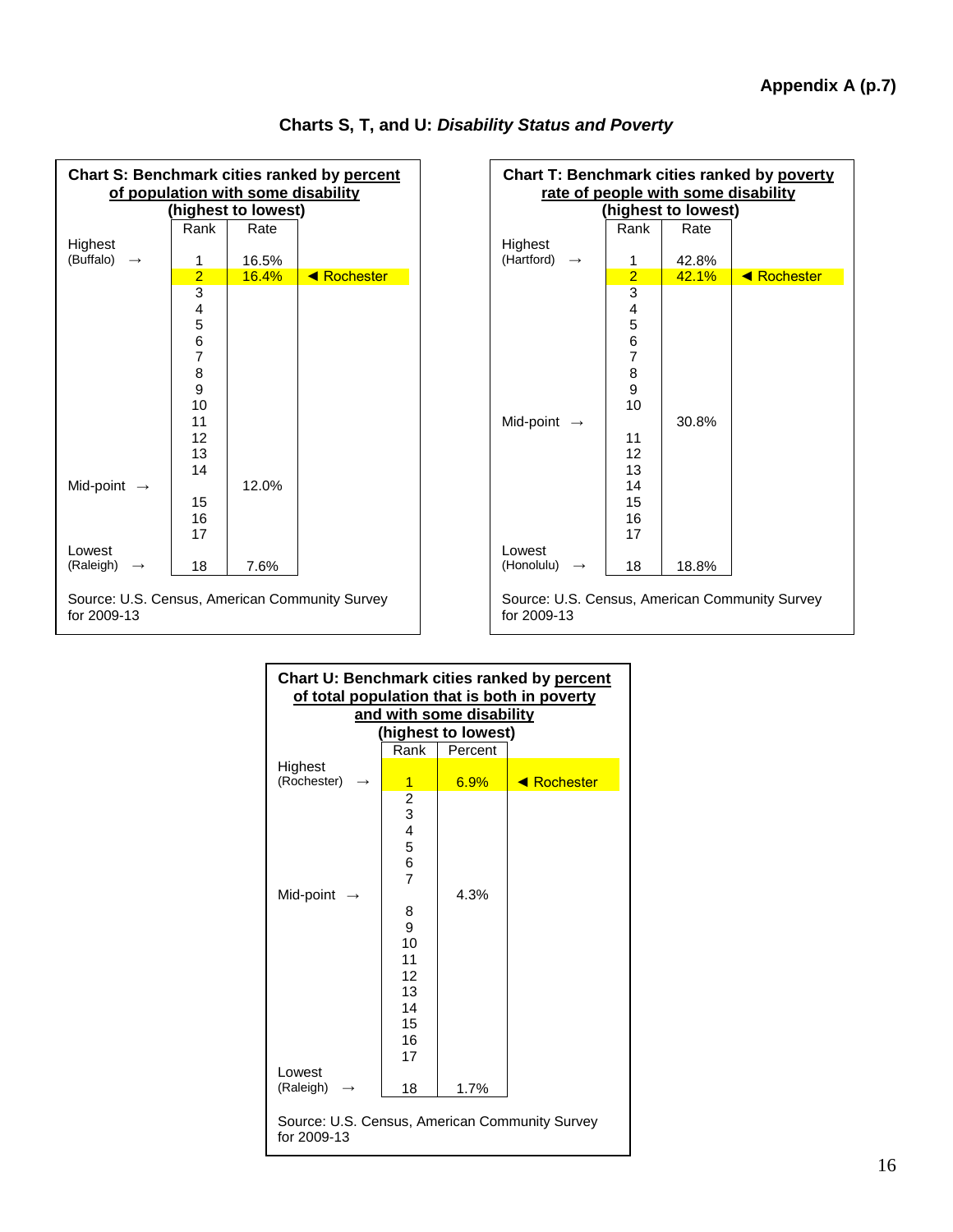| Chart V: Benchmark cities ranked by percent<br>of poor population not in the workforce |                                                                               |                     |                    |  |
|----------------------------------------------------------------------------------------|-------------------------------------------------------------------------------|---------------------|--------------------|--|
|                                                                                        |                                                                               | (highest to lowest) |                    |  |
|                                                                                        | Rank                                                                          | Percent             |                    |  |
| Highest<br>(Worcester)                                                                 | 1<br>$\begin{array}{c}\n2 \\ 3 \\ 4 \\ 5\n\end{array}$                        | 63.6%               |                    |  |
|                                                                                        |                                                                               | 57.3%               | <b>E</b> Rochester |  |
| Mid-point                                                                              | 6<br>$\overline{7}$<br>8<br>9<br>10<br>11<br>12<br>13<br>14<br>15<br>16<br>17 | 53.5%               |                    |  |
| Lowest<br>(Raleigh)                                                                    | 18                                                                            | 43.5%               |                    |  |
| Source: U.S. Census, American Community Survey<br>for 2009-13                          |                                                                               |                     |                    |  |

#### **Charts V and W:** *Employment*

| <b>Chart W: Benchmark cities ranked by</b><br>percent of poor adult population that did not<br>work (both in and not in the workforce) |                 |                                |             |
|----------------------------------------------------------------------------------------------------------------------------------------|-----------------|--------------------------------|-------------|
|                                                                                                                                        |                 |                                |             |
|                                                                                                                                        | Rank            | (highest to lowest)<br>Percent |             |
| Highest                                                                                                                                |                 |                                |             |
| (Worcester)                                                                                                                            | 1               | 68.3%                          |             |
|                                                                                                                                        |                 |                                |             |
|                                                                                                                                        | $\frac{2}{3}$   |                                |             |
|                                                                                                                                        | $\frac{4}{5}$   |                                |             |
|                                                                                                                                        |                 |                                |             |
|                                                                                                                                        | $6\overline{6}$ | 61.4%                          | ◀ Rochester |
|                                                                                                                                        | 7<br>8          |                                |             |
|                                                                                                                                        | 9               |                                |             |
|                                                                                                                                        | 10              |                                |             |
| Mid-point                                                                                                                              |                 | 56.4%                          |             |
|                                                                                                                                        | 11              |                                |             |
|                                                                                                                                        | 12              |                                |             |
|                                                                                                                                        | 13              |                                |             |
|                                                                                                                                        | 14<br>15        |                                |             |
|                                                                                                                                        | 16              |                                |             |
|                                                                                                                                        | 17              |                                |             |
| Lowest                                                                                                                                 |                 |                                |             |
| (Raleigh)                                                                                                                              | 18              | 44.4%                          |             |
| Source: U.S. Census, American Community Survey<br>for 2009-13                                                                          |                 |                                |             |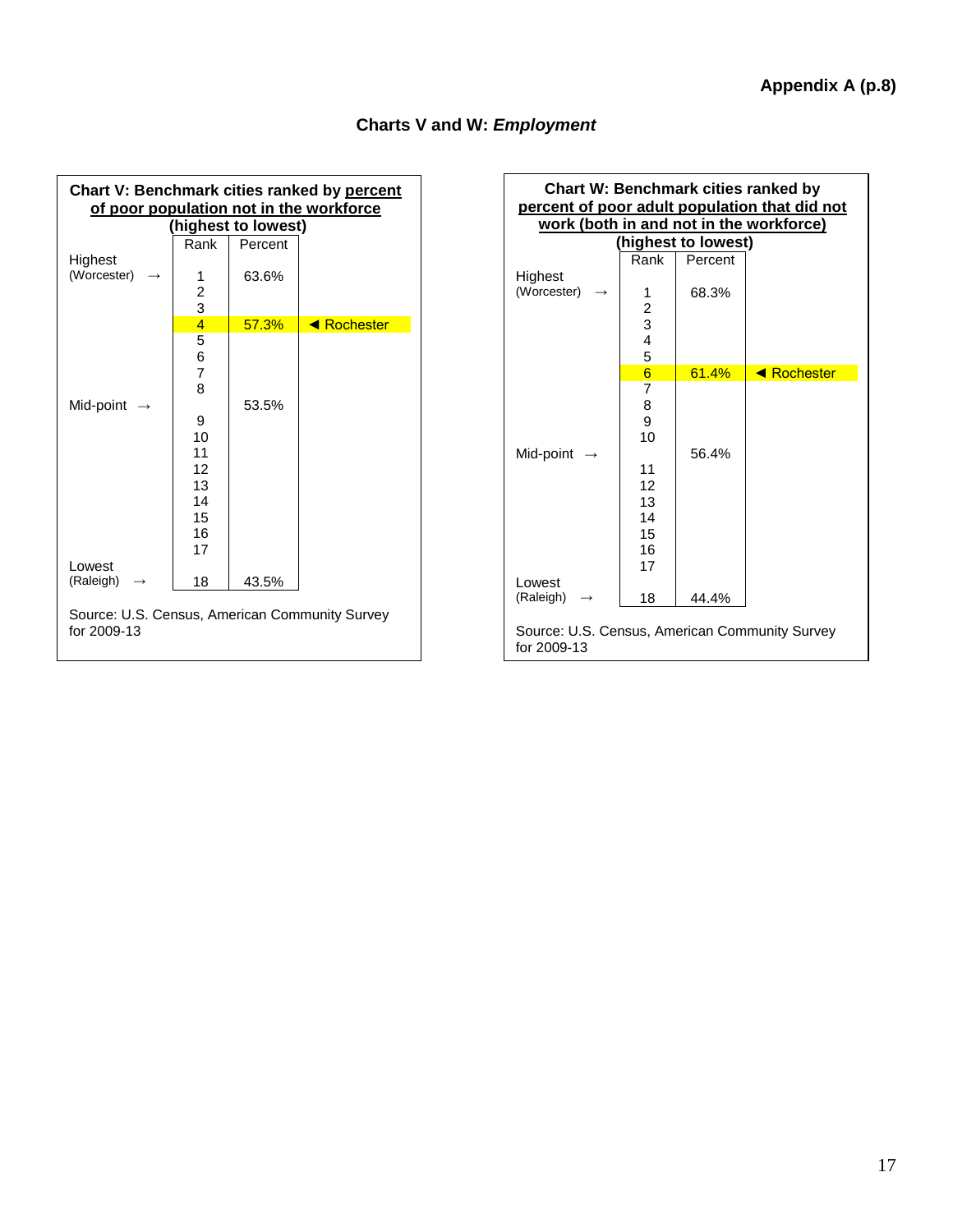| Chart X: Benchmark cities ranked by poverty<br>rate of foreign-born residents<br>(highest to lowest) |                                                             |       |             |
|------------------------------------------------------------------------------------------------------|-------------------------------------------------------------|-------|-------------|
|                                                                                                      | Rank                                                        | Rate  |             |
| Highest<br>(Buffalo)                                                                                 | 1<br>$\frac{2}{3}$<br>4<br>5                                | 41.5% |             |
|                                                                                                      | 6                                                           | 28.6% | ◀ Rochester |
| Mid-point<br>Lowest                                                                                  | 7<br>8<br>9<br>10<br>11<br>12<br>13<br>14<br>15<br>16<br>17 | 28.5% |             |
| (Honolulu)                                                                                           | 18                                                          | 15.4% |             |
| Source: U.S. Census, American Community Survey<br>for 2009-13                                        |                                                             |       |             |

#### **Charts X and Y:** *Data on Foreign Born*

| Chart Y: Benchmark cities ranked by percent<br>of total population that is foreign born |                                                   |                     |             |
|-----------------------------------------------------------------------------------------|---------------------------------------------------|---------------------|-------------|
|                                                                                         |                                                   | (highest to lowest) |             |
|                                                                                         | Rank                                              | Percent             |             |
| Highest                                                                                 |                                                   |                     |             |
| (Honolulu)                                                                              | 1                                                 | 27.9%               |             |
|                                                                                         |                                                   |                     |             |
|                                                                                         |                                                   |                     |             |
|                                                                                         | $\begin{array}{c}\n2 \\ 3 \\ 4 \\ 5\n\end{array}$ |                     |             |
|                                                                                         | $\overline{6}$                                    |                     |             |
| Mid-point                                                                               |                                                   | 15.6%               |             |
|                                                                                         | 7                                                 |                     |             |
|                                                                                         | 8                                                 |                     |             |
|                                                                                         | 9                                                 |                     |             |
|                                                                                         | 10                                                |                     |             |
|                                                                                         | 11<br>12                                          |                     |             |
|                                                                                         | 13                                                | 8.6%                | ◀ Rochester |
|                                                                                         | 14                                                |                     |             |
|                                                                                         | 15                                                |                     |             |
|                                                                                         | 16                                                |                     |             |
|                                                                                         | 17                                                |                     |             |
| Lowest                                                                                  |                                                   |                     |             |
| (Birmingham) $\rightarrow$                                                              | 18                                                | 3.3%                |             |
| Source: U.S. Census, American Community Survey<br>for 2009-13                           |                                                   |                     |             |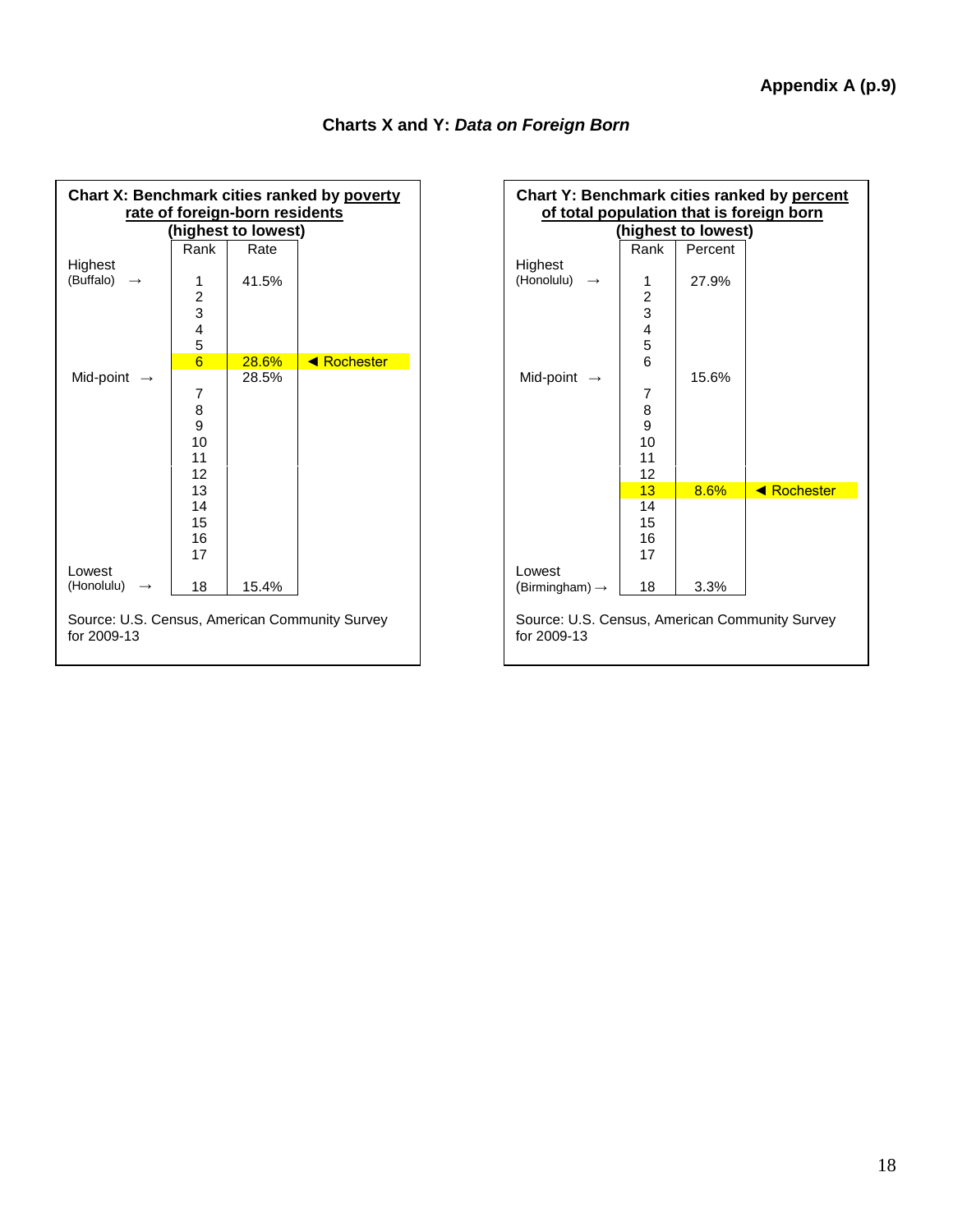| <b>Chart Z-1: Median Age</b><br>(Oldest to Youngest)          |                                            |          |             |
|---------------------------------------------------------------|--------------------------------------------|----------|-------------|
|                                                               | Rank                                       | Years    |             |
| Oldest                                                        |                                            |          |             |
| (Honolulu)                                                    | 1                                          | 40.7 yrs |             |
|                                                               |                                            |          |             |
|                                                               | $\begin{array}{c} 2 \\ 3 \\ 4 \end{array}$ |          |             |
|                                                               |                                            |          |             |
| Mid-point<br>$\rightarrow$                                    |                                            | 35.2 yrs |             |
|                                                               | 5                                          |          |             |
|                                                               | 6<br>$\overline{7}$                        |          |             |
|                                                               | 8                                          |          |             |
|                                                               | 9                                          |          |             |
|                                                               | 10                                         |          |             |
|                                                               | 11                                         |          |             |
|                                                               | 12                                         |          |             |
|                                                               | 13                                         |          |             |
|                                                               | 14                                         |          |             |
|                                                               | 15                                         | 31.1 yrs | ◀ Rochester |
|                                                               | 16                                         |          |             |
|                                                               | 17                                         |          |             |
| Youngest                                                      |                                            |          |             |
| (Fresno)                                                      | 18                                         | 29.6 yrs |             |
| Source: U.S. Census, American Community Survey<br>for 2009-13 |                                            |          |             |

| <b>Chart Z-2: Average Family Size</b>      |                |                       |                         |
|--------------------------------------------|----------------|-----------------------|-------------------------|
|                                            |                | (Largest to Smallest) |                         |
|                                            | Rank           | <b>Size</b>           |                         |
| Largest                                    |                |                       |                         |
| (Fresno)                                   | 1              | 3.62                  |                         |
|                                            | $\frac{2}{3}$  |                       |                         |
|                                            |                |                       |                         |
| Mid-point                                  |                | 3.29                  |                         |
|                                            | 4              |                       |                         |
|                                            |                |                       |                         |
|                                            | 5<br>6<br>7    |                       |                         |
|                                            |                |                       |                         |
|                                            | $\overline{8}$ | 3.15                  | <b>Exerta</b> Rochester |
|                                            | 9              |                       |                         |
|                                            | 10             |                       |                         |
|                                            | 11             |                       |                         |
|                                            | 12             |                       |                         |
|                                            | 13             |                       |                         |
|                                            | 14             |                       |                         |
|                                            | 15             |                       |                         |
|                                            | 16             |                       |                         |
|                                            | 17             |                       |                         |
| Smallest                                   |                |                       |                         |
| (Richmond)                                 | 18             | 2.95                  |                         |
| Source: U.S. Census, 2010 Decennial Census |                |                       |                         |

| <b>Chart Z-3: Median Family Income</b>                        |                         |                     |             |  |
|---------------------------------------------------------------|-------------------------|---------------------|-------------|--|
|                                                               |                         | (Highest to Lowest) |             |  |
|                                                               | Rank                    | <b>Dollars</b>      |             |  |
| Highest                                                       |                         |                     |             |  |
| (Honolulu)                                                    | 1                       | \$59,359            |             |  |
|                                                               | $\overline{\mathbf{c}}$ |                     |             |  |
|                                                               | 3                       |                     |             |  |
|                                                               | $\overline{\mathbf{4}}$ |                     |             |  |
|                                                               | 5                       |                     |             |  |
|                                                               | 6                       |                     |             |  |
| Mid-point                                                     |                         | \$44,395            |             |  |
|                                                               | 7                       |                     |             |  |
|                                                               | 8                       |                     |             |  |
|                                                               | 9                       |                     |             |  |
|                                                               | 10                      |                     |             |  |
|                                                               | 11                      |                     |             |  |
|                                                               | 12                      |                     |             |  |
|                                                               | 13                      |                     |             |  |
|                                                               | 14                      |                     |             |  |
|                                                               | 15                      |                     |             |  |
|                                                               | 16                      |                     |             |  |
|                                                               | 17                      | \$30,875            | ◀ Rochester |  |
| Lowest                                                        |                         |                     |             |  |
| (Hartford)                                                    | 18                      | \$29,430            |             |  |
| Source: U.S. Census, American Community Survey<br>for 2009-13 |                         |                     |             |  |
|                                                               |                         |                     |             |  |